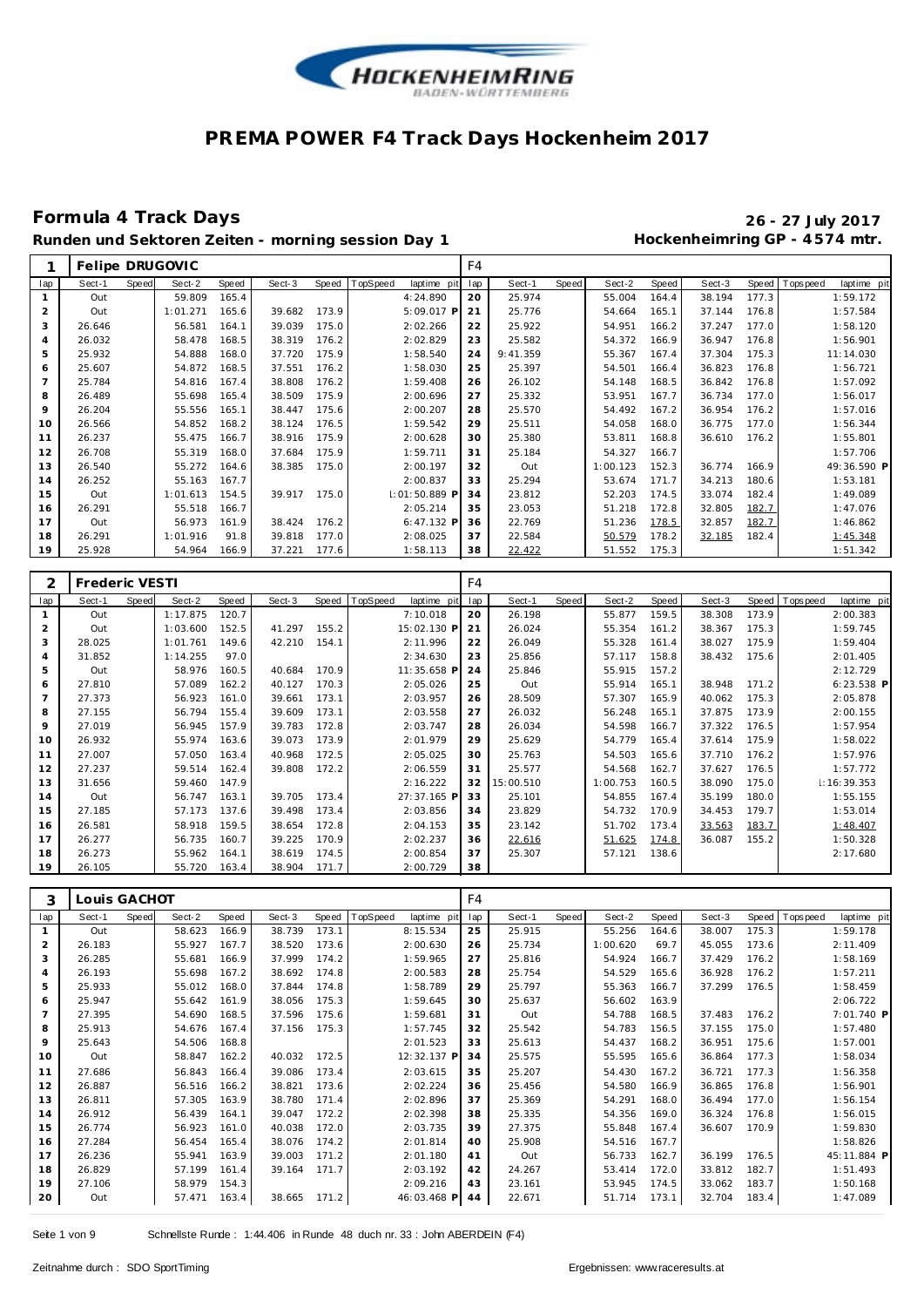

### **Formula 4 Track Days 26 - 27 July 2017**

# **Hockenheimring GP - 4574 mtr.**

| Runden und Sektoren Zeiten - morning session Day 1 |  |  |  |
|----------------------------------------------------|--|--|--|
|                                                    |  |  |  |

| 21<br>22 | 26.381<br>Out | 56.189<br>166.2<br>165.9<br>57.701 | 38.153<br>173.1 | 2:06.381<br>5:58.712 P | 45<br>46 | 22.344<br>23.256 | 51.066<br>50.767 | 176.8<br>176.2 | 32.662<br>32.265 | 184.3<br>183.7 | 1:46.072<br>1:46.288 |
|----------|---------------|------------------------------------|-----------------|------------------------|----------|------------------|------------------|----------------|------------------|----------------|----------------------|
| 23       | 26.575        | 164.9<br>55.677                    | 175.6<br>37.516 | 1:59.768               | 47       | 22.176           | 50.918           | 176.5          |                  |                | 1:54.078             |
| 24       | 25.901        | 55.237<br>164.6                    | 175.3<br>37.687 | 1:58.825               | 48       |                  |                  |                |                  |                |                      |
|          | $F1 \cap$     |                                    |                 |                        |          |                  |                  |                |                  |                |                      |

|                | <b>FLO</b> |              |          |       |        |       |          |             | F4  |        |       |          |       |        |       |                |                 |  |
|----------------|------------|--------------|----------|-------|--------|-------|----------|-------------|-----|--------|-------|----------|-------|--------|-------|----------------|-----------------|--|
| lap            | Sect-1     | <b>Speed</b> | Sect-2   | Speed | Sect-3 | Speed | TopSpeed | laptime pit | lap | Sect-1 | Speed | Sect-2   | Speed | Sect-3 |       | Speed Topspeed | laptime pit     |  |
| $\mathbf{1}$   | Out        |              | 1:04.263 | 145.6 | 43.786 | 167.7 |          | 2:16.357    | 22  | 27.083 |       | 57.913   | 163.6 | 39.173 | 173.1 |                | 2:04.169        |  |
| 2              | 28.917     |              | 58.620   | 159.1 |        |       |          | 2:12.610    | 23  | 26.951 |       | 57.541   | 159.3 | 39.215 | 173.9 |                | 2:03.707        |  |
| 3              | Out        |              | 57.966   | 163.1 | 40.974 | 173.9 |          | 8:47.764 P  | 24  | 26.826 |       | 57.406   | 161.0 | 39.080 | 173.6 |                | 2:03.312        |  |
| $\overline{4}$ | 26.861     |              | 1:00.645 | 157.7 | 40.234 | 175.0 |          | 2:07.740    | 25  | 26.582 |       | 56.691   | 163.9 | 38.599 | 173.9 |                | 2:01.872        |  |
| 5              | 26.565     |              | 56.759   | 165.4 | 39.802 | 173.6 |          | 2:03.126    | 26  | 26.547 |       | 57.465   | 161.0 |        |       |                | 2:05.120        |  |
| 6              | 26.519     |              | 56.563   | 165.1 | 39.539 | 175.0 |          | 2:02.621    | 27  | Out    |       | 57.580   | 164.4 | 38.509 | 175.6 |                | 23:30.781 P     |  |
|                | 26.723     |              | 56.083   | 164.6 | 39.186 | 175.9 |          | 2:01.992    | 28  | 26.283 |       | 55.786   | 165.6 | 38.409 | 175.6 |                | 2:00.478        |  |
| 8              | 26.479     |              | 55.980   | 165.4 | 39.123 | 174.8 |          | 2:01.582    | 29  | 26.154 |       | 55.504   | 165.4 | 38.059 | 174.8 |                | 1:59.717        |  |
| 9              | 26.773     |              | 56.686   | 165.6 | 39.130 | 174.2 |          | 2:02.589    | 30  | 26.218 |       | 55.187   | 166.4 | 37.906 | 175.3 |                | 1:59.311        |  |
| 10             | 26.449     |              | 55.362   | 165.9 | 38.641 | 174.8 |          | 2:00.452    | 31  | 26.071 |       | 55.411   | 163.4 | 37.820 | 175.9 |                | 1:59.302        |  |
| 11             | 26.781     |              | 55.244   | 167.2 | 38.604 | 174.8 |          | 2:00.629    | 32  | 26.047 |       | 55.141   | 166.4 | 37.748 | 175.3 |                | 1:58.936        |  |
| 12             | 29.155     |              | 58.330   | 165.4 | 39.058 | 174.8 |          | 2:06.543    | 33  | 25.954 |       | 1:01.743 | 166.4 | 38.251 | 175.9 |                | 2:05.948        |  |
| 13             | 26.603     |              | 55.888   | 165.4 | 38.849 | 174.2 |          | 2:01.340    | 34  | 26.210 |       | 54.983   | 167.2 | 38.035 | 177.0 |                | 1:59.228        |  |
| 14             | 26.385     |              | 57.404   | 164.9 | 39.478 | 173.4 |          | 2:03.267    | 35  | 25.972 |       | 58.350   | 163.1 |        |       |                | 2:07.485        |  |
| 15             | 26.985     |              | 57.459   | 163.6 |        |       |          | 2:06.269    | 36  | Out    |       | 1:00.465 | 132.5 | 38.814 | 175.6 |                | $1:11:31.819$ P |  |
| 16             | Out        |              | 1:04.524 | 154.1 | 41.961 | 168.8 |          | 17:41.620 P | 37  | 24.874 |       | 53.755   | 166.7 | 34.437 | 182.1 |                | 1:53.066        |  |
| 17             | 30.144     |              | 59.543   | 159.3 | 40.698 | 169.0 |          | 2:10.385    | 38  | 23.540 |       | 52.463   | 169.0 | 33.585 | 183.1 |                | 1:49.588        |  |
| 18             | 27.987     |              | 1:01.384 | 156.7 | 40.613 | 170.1 |          | 2:09.984    | 39  | 23.042 |       | 51.332   | 175.3 | 32.765 | 183.4 |                | 1:47.139        |  |
| 19             | 27.764     |              | 59.277   | 159.8 | 40.185 | 170.3 |          | 2:07.226    | 40  | 22.864 |       | 51.889   | 167.4 | 33.264 | 184.6 |                | 1:48.017        |  |
| 20             | 27.560     |              | 58.860   | 161.4 | 40.124 | 170.6 |          | 2:06.544    | 41  | 22.612 |       | 50.732   | 177.0 |        |       |                | 1:52.892        |  |
| 21             | 27.261     |              | 1:09.608 | 135.8 | 41.009 | 172.0 |          | 2:17.878    | 42  |        |       |          |       |        |       |                |                 |  |

| 5               | ZEN    |              |          |       |        |       |          |             | F4  |        |       |          |       |        |       |             |             |  |
|-----------------|--------|--------------|----------|-------|--------|-------|----------|-------------|-----|--------|-------|----------|-------|--------|-------|-------------|-------------|--|
| lap             | Sect-1 | <b>Speed</b> | Sect-2   | Speed | Sect-3 | Speed | TopSpeed | laptime pit | lap | Sect-1 | Speed | Sect-2   | Speed | Sect-3 | Speed | T ops pee d | laptime pit |  |
|                 | Out    |              | 1:08.967 | 138.3 |        |       |          | 2:25.038    | 23  | 26.712 |       | 56.230   | 161.0 | 38.976 | 175.9 |             | 2:01.918    |  |
| 2               | Out    |              | 1:01.884 | 162.9 | 40.397 | 173.9 |          | 7:04.483 F  | 24  | 26.860 |       | 1:01.346 | 160.5 | 39.804 | 175.9 |             | 2:08.010    |  |
| 3               | 26.859 |              | 56.145   | 167.7 | 38.867 | 175.3 |          | 2:01.871    | 25  | 26.479 |       | 55.873   | 163.9 | 38.642 | 177.0 |             | 2:00.994    |  |
| 4               | 26.600 |              | 55.862   | 166.4 | 39.031 | 174.5 |          | 2:01.493    | 26  | 26.262 |       | 59.855   | 163.1 |        |       |             | 2:08.415    |  |
| 5               | 26.357 |              | 55.406   | 164.6 | 38.854 | 174.5 |          | 2:00.617    | 27  | Out    |       | 58.666   | 165.9 | 39.373 | 173.4 |             | 41:03.732 P |  |
| 6               | 26.657 |              | 55.369   | 166.7 | 38.783 | 175.0 |          | 2:00.809    | 28  | 26.514 |       | 1:02.614 | 160.5 | 39.175 | 177.3 |             | 2:08.303    |  |
| 7               | 26.838 |              | 55.158   | 165.1 | 38.732 | 174.2 |          | 2:00.728    | 29  | 26.212 |       | 55.312   | 165.1 | 38.037 | 177.9 |             | 1:59.561    |  |
| 8               | 26.637 |              | 55.487   | 159.8 | 39.225 | 175.9 |          | 2:01.349    | 30  | 26.083 |       | 58.418   | 132.7 | 38.707 | 179.1 |             | 2:03.208    |  |
| 9               | 26.648 |              | 1:08.255 | 156.1 | 39.476 | 174.8 |          | 2:14.379    | 31  | 25.899 |       | 54.373   | 169.0 | 37.560 | 179.7 |             | 1:57.832    |  |
| 10 <sup>°</sup> | 26.334 |              | 55.266   | 166.2 | 38.801 | 175.0 |          | 2:00.401    | 32  | 26.347 |       | 54.633   | 168.5 | 38.497 | 172.5 |             | 1:59.477    |  |
| 11              | 28.340 |              | 1:15.066 | 130.1 |        |       |          | 2:29.182    | 33  | 25.791 |       | 54.262   | 167.4 | 37.270 | 177.9 |             | 1:57.323    |  |
| 12              | Out    |              | 1:03.678 | 140.1 | 44.622 | 173.6 |          | 12:35.100 P | 34  | 26.729 |       | 58.733   | 120.3 | 46.368 | 179.1 |             | 2:11.830    |  |
| 13              | 28.332 |              | 57.496   | 157.7 | 40.775 | 174.8 |          | 2:06.603    | 35  | 25.618 |       | 53.992   | 168.5 | 36.965 | 179.4 |             | 1:56.575    |  |
| 14              | 27.386 |              | 1:11.484 | 158.6 | 41.992 | 170.6 |          | 2:20.862    | 36  | 25.690 |       | 54.172   | 165.4 | 36.556 | 179.4 |             | 1:56.418    |  |
| 15              | 28.300 |              | 1:00.778 | 155.2 |        |       |          | 2:14.127    | 37  | 25.438 |       | 54.017   | 168.8 |        |       |             | 1:59.564    |  |
| 16              | Out    |              | 1:00.702 | 159.8 | 41.561 | 170.6 |          | 14:44.104 P | 38  | Out    |       | 1:00.891 | 164.1 | 36.524 | 180.0 |             | 42:07.722 P |  |
| 17              | 28.697 |              | 59.676   | 159.1 | 40.211 | 173.9 |          | 2:08.584    | 39  | 27.011 |       | 56.105   | 163.4 | 34.353 | 183.1 |             | 1:57.469    |  |
| 18              | 27.616 |              | 58.735   | 161.4 | 39.511 | 175.3 |          | 2:05.862    | 40  | 23.680 |       | 52.948   | 169.3 | 45.327 | 182.1 |             | 2:01.955    |  |
| 19              | 27.324 |              | 57.257   | 162.4 | 39.120 | 176.2 |          | 2:03.701    | 41  | 23.147 |       | 52.435   | 172.2 | 33.071 | 184.3 |             | 1:48.653    |  |
| 20              | 27.033 |              | 1:02.023 | 155.8 | 40.308 | 175.0 |          | 2:09.364    | 42  | 22.956 |       | 51.032   | 178.5 | 32.388 | 184.3 |             | 1:46.376    |  |
| 21              | 27.295 |              | 57.061   | 161.2 | 39.167 | 176.2 |          | 2:03.523    | 43  | 22.370 |       | 50.715   | 178.8 | 42.463 | 184.6 |             | 1:55.548    |  |
| 22              | 27.121 |              | 57.049   | 162.7 | 38.753 | 176.8 |          | 2:02.923    | 44  | 22.302 |       | 50.653   | 176.8 |        |       |             | 1:52.224    |  |

| Ô              | BEL    |       |          |       |        |       |                |             | F4  |        |         |          |       |        |       |                 |             |
|----------------|--------|-------|----------|-------|--------|-------|----------------|-------------|-----|--------|---------|----------|-------|--------|-------|-----------------|-------------|
| lap            | Sect-1 | Speed | Sect-2   | Speed | Sect-3 |       | Speed TopSpeed | laptime pit | lap | Sect-1 | Speed I | Sect-2   | Speed | Sect-3 |       | Speed Tops peed | laptime pit |
|                | Out    |       | 1:12.650 | 117.9 |        |       |                | 2:34.124    | 17  | 27.901 |         | 58.844   | 156.5 | 42.427 | 172.0 |                 | 2:09.172    |
| 2              | Out    |       | 1:09.655 | 147.3 | 47.272 | 166.2 |                | 8:11.695 P  | 18  | 27.725 |         | 58.467   | 156.3 | 42.346 | 172.0 |                 | 2:08.538    |
| 3              | 30.738 |       | 1:03.988 | 153.4 | 45.049 | 152.8 |                | 2:19.775    | 19  | 27.699 |         | 57.799   | 158.1 | 41.806 | 173.6 |                 | 2:07.304    |
| $\overline{4}$ | 31.025 |       | 1:01.625 | 156.1 | 44.661 | 166.7 |                | 2:17.311    | 20  | 27.801 |         | 58.802   | 161.0 | 42.325 | 171.7 |                 | 2:08.928    |
| 5              | 29.291 |       | 1:02.014 | 154.7 | 45.285 | 167.4 |                | 2:16.590    | 21  | 28.121 |         | 1:03.439 | 157.7 |        |       |                 | 2:19.194    |
| 6              | 29.378 |       | 1:01.359 | 134.3 | 45.884 | 169.0 |                | 2:16.621    | 22  | Out    |         | 59.608   | 149.0 | 42.788 | 173.4 |                 | 12:54.147 P |
|                | 31.852 |       | 1:01.466 | 151.3 | 43.749 | 168.5 |                | 2:17.067    | 23  | 27.751 |         | 1:11.374 | 159.3 | 41.703 | 171.2 |                 | 2:20.828    |
| 8              | 29.252 |       | 1:00.882 | 156.3 | 43.084 | 169.5 |                | 2:13.218    | 24  | 27.485 |         | 58.376   | 156.5 | 41.187 | 173.6 |                 | 2:07.048    |
| 9              | 28.483 |       | 1:04.777 | 154.3 | 43.960 | 170.1 |                | 2:17.220    | 25  | 27.003 |         | 56.742   | 159.5 | 40.568 | 173.1 |                 | 2:04.313    |
| 10             | 28.684 |       | 1:00.206 | 153.4 | 44.375 | 170.6 |                | 2:13.265    | 26  | 27.284 |         | 58.331   | 161.7 | 39.956 | 172.8 |                 | 2:05.571    |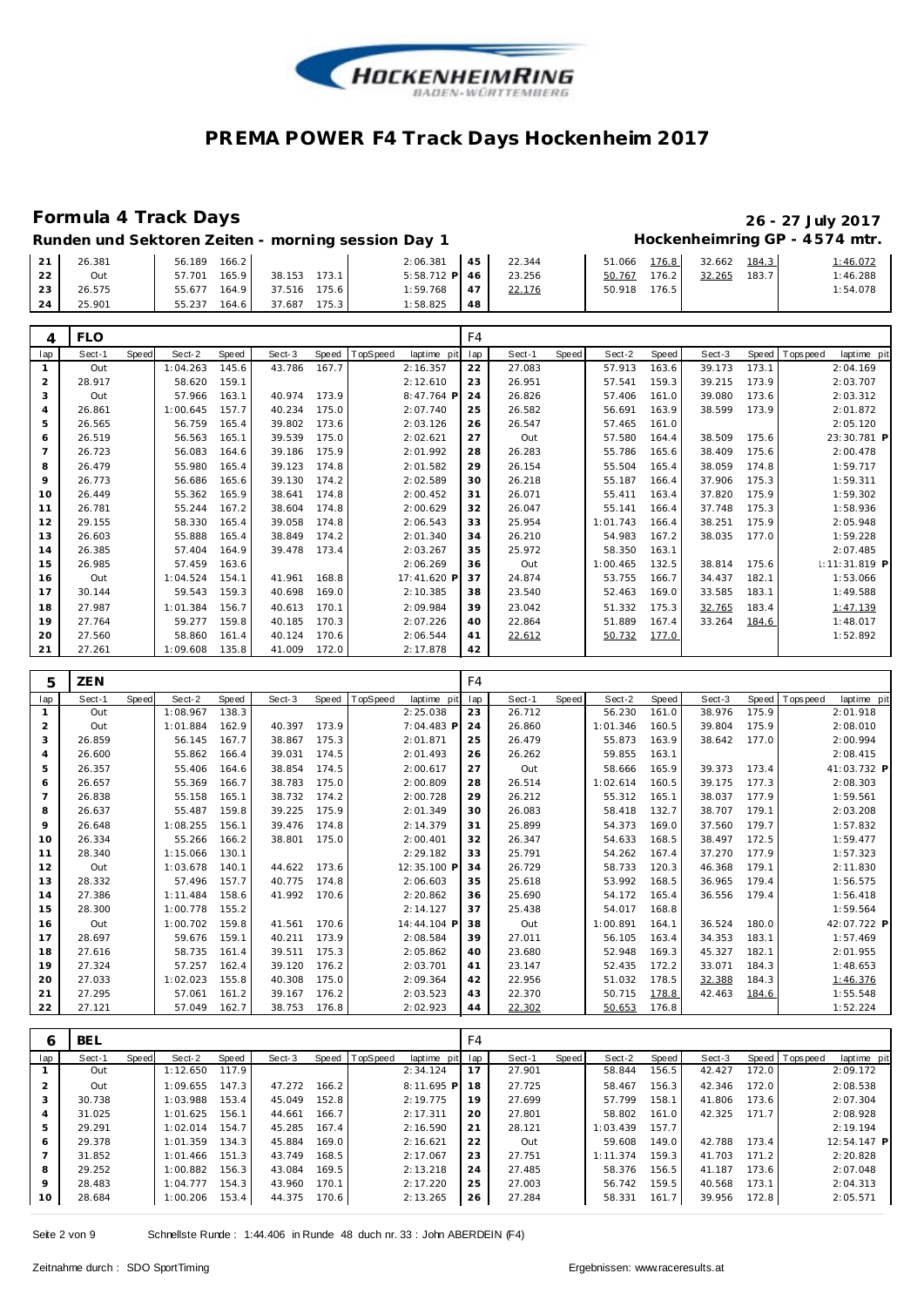

#### **Formula 4 Track Days 26 - 27 July 2017** Hockenheimring GP - 4574 mtr.

| Runden und Sektoren Zeiten - morning session Day 1 |  |  |  |
|----------------------------------------------------|--|--|--|

|    | 27.990 | 156.<br>59.673    | 42.927<br>171.4 | 2:10.590  | 27 | 26.648 | 56.004   | 161   | 39.585 | 175.3     | 2:02.237    |
|----|--------|-------------------|-----------------|-----------|----|--------|----------|-------|--------|-----------|-------------|
| 12 | 28.549 | 156.5<br>59.458   | 172.5<br>43.105 | 2:11.112  | 28 | 40.806 | 1:00.956 | 165.4 | 40.927 | $173.6$ I | 2:22.689    |
| 13 | 28.264 | 145.4<br>1:10.456 |                 | 2:26.598  | 29 | 26.959 | 57.223   | 160.2 |        |           | 2:09.951    |
| 14 | Out    | 150.6<br>1:07.350 | 163.6<br>44.856 | 55:18.684 | 30 | Out    | 1:00.717 | 159.5 | 39.977 | 178.5     | 49:10.861 P |
| 15 | 31.941 | 1:01.945<br>156.  | 168.8<br>49.096 | 2:22.982  | 31 | 25.843 | 54.761   | 166   | 37.853 | 180.6     | 1:58.457    |
| 16 | 28.404 | 156.5<br>59.176   | 171.2<br>42.564 | 2:10.144  | 32 | 25.054 | 53.378   | 170.1 |        |           | 2:00.663    |

|                | <b>SOD</b> |       |          |       |        |       |                         | F4  |        |       |          |       |        |       |                           |
|----------------|------------|-------|----------|-------|--------|-------|-------------------------|-----|--------|-------|----------|-------|--------|-------|---------------------------|
| lap            | Sect-1     | Speed | Sect-2   | Speed | Sect-3 | Speed | TopSpeed<br>laptime pit | lap | Sect-1 | Speed | Sect-2   | Speed | Sect-3 | Speed | laptime pit<br>T ops peed |
|                | Out        |       | 1:12.337 | 133.5 | 45.780 | 154.1 | 2:27.783                | 24  | 27.701 |       | 58.814   | 154.7 |        |       | 2:12.747                  |
| 2              | 28.342     |       | 58.646   | 162.9 |        |       | 2:13.649                | 25  | Out    |       | 1:02.113 | 161.4 | 39.449 | 173.4 | 12:21.432 P               |
| 3              | Out        |       | 1:00.249 | 160.5 | 42.325 | 168.8 | 10:01.759 F             | 26  | 26.682 |       | 55.512   | 164.1 | 38.563 | 173.9 | 2:00.757                  |
| $\overline{4}$ | 27.370     |       | 57.582   | 158.4 | 42.003 | 172.5 | 2:06.955                | 27  | 26.318 |       | 54.971   | 166.9 | 38.324 | 175.3 | 1:59.613                  |
| 5              | 27.447     |       | 57.226   | 162.4 | 40.220 | 171.7 | 2:04.893                | 28  | 26.545 |       | 54.902   | 166.9 | 38.117 | 176.5 | 1:59.564                  |
| 6              | 27.184     |       | 56.783   | 161.4 | 40.335 | 170.9 | 2:04.302                | 29  | 26.018 |       | 55.290   | 167.7 | 37.830 | 174.5 | 1:59.138                  |
| $\overline{7}$ | 27.230     |       | 58.972   | 163.9 | 40.483 | 172.0 | 2:06.685                | 30  | 26.066 |       | 54.664   | 166.9 | 37.363 | 176.2 | 1:58.093                  |
| 8              | 28.791     |       | 57.541   | 164.6 | 40.222 | 171.4 | 2:06.554                | 31  | 25.653 |       | 54.355   | 167.4 | 37.186 | 175.6 | 1:57.194                  |
| 9              | 27.318     |       | 56.961   | 166.2 | 40.536 | 172.8 | 2:04.815                | 32  | 26.056 |       | 54.904   | 165.1 |        |       | 2:05.910                  |
| 10             | 27.339     |       | 56.586   | 164.6 | 39.834 | 171.4 | 2:03.759                | 33  | Out    |       | 1:02.019 | 163.1 | 38.396 | 174.2 | 30:17.481 P               |
| 11             | 27.547     |       | 57.358   | 161.4 | 40.603 | 171.7 | 2:05.508                | 34  | 26.289 |       | 56.611   | 167.4 | 36.342 | 174.8 | 1:59.242                  |
| 12             | 27.561     |       | 57.681   | 163.4 | 39.800 | 171.7 | 2:05.042                | 35  | 25.497 |       | 55.215   | 169.8 | 35.343 | 179.1 | 1:56.055                  |
| 13             | 27.476     |       | 58.098   | 161.4 | 40.499 | 172.5 | 2:06.073                | 36  | 24.676 |       | 53.329   | 171.7 | 33.972 | 180.3 | 1:51.977                  |
| 14             | 27.215     |       | 57.499   | 164.4 | 39.817 | 172.2 | 2:04.531                | 37  | 24.069 |       | 53.006   | 172.2 | 33.601 | 182.1 | 1:50.676                  |
| 15             | 27.582     |       | 57.019   | 164.9 |        |       | 2:07.950                | 38  | 23.718 |       | 55.637   | 169.3 | 33.782 | 181.8 | 1:53.137                  |
| 16             | Out        |       | 1:02.246 | 157.9 | 41.002 | 161.7 | 58:02.062 F             | 39  | 23.670 |       | 52.103   | 172.0 | 33.317 | 182.4 | 1:49.090                  |
| 17             | 27.982     |       | 1:02.734 | 153.6 | 40.524 | 170.1 | 2:11.240                | 40  | 23.307 |       | 51.934   | 173.6 | 33.213 | 180.9 | 1:48.454                  |
| 18             | 27.268     |       | 59.858   | 164.9 | 42.112 | 173.1 | 2:09.238                | 41  | 23.173 |       | 51.979   | 175.9 | 33.019 | 183.4 | 1:48.171                  |
| 19             | 26.917     |       | 56.778   | 165.9 | 39.254 | 174.5 | 2:02.949                | 42  | 22.850 |       | 51.452   | 176.2 | 32.650 | 184.6 | 1:46.952                  |
| 20             | 26.973     |       | 55.978   | 165.9 | 38.998 | 174.8 | 2:01.949                | 43  | 22.524 |       | 51.283   | 175.0 | 32.652 | 181.8 | 1:46.459                  |
| 21             | 26.742     |       | 55.592   | 165.9 | 39.269 | 175.0 | 2:01.603                | 44  | 22.420 |       | 50.731   | 178.2 | 32.349 | 184.9 | 1:45.500                  |
| 22             | 26.550     |       | 55.837   | 165.4 | 38.742 | 176.5 | 2:01.129                | 45  | 22.856 |       | 55.596   | 117.8 | 36.178 | 183.1 | 1:54.630                  |
| 23             | 26.283     |       | 55.451   | 164.9 | 38.785 | 174.5 | 2:00.519                | 46  | 22.304 |       | 51.926   | 171.4 |        |       | 1:52.499                  |

| 9              |        |       | Marcus ARMSTRONG |       |        |       |                         | F4  |        |       |          |       |        |       |                            |
|----------------|--------|-------|------------------|-------|--------|-------|-------------------------|-----|--------|-------|----------|-------|--------|-------|----------------------------|
| lap            | Sect-1 | Speed | Sect-2           | Speed | Sect-3 | Speed | TopSpeed<br>laptime pit | lap | Sect-1 | Speed | Sect-2   | Speed | Sect-3 | Speed | T ops pee d<br>laptime pit |
| 1              | Out    |       | 1:05.199         | 155.6 | 42.518 | 169.5 | 2:16.948                | 28  | 25.705 |       | 54.480   | 166.2 |        |       | 2:07.323                   |
| 2              | 27.595 |       | 58.658           | 166.2 | 40.701 | 172.8 | 2:06.954                | 29  | Out    |       | 1:02.376 | 166.9 | 37.650 | 176.8 | 14:04.203 P                |
| 3              | 27.030 |       | 56.832           | 166.7 | 39.661 | 173.9 | 2:03.523                | 30  | 25.674 |       | 54.216   | 167.7 | 37.019 | 177.0 | 1:56.909                   |
| 4              | 26.827 |       | 55.877           | 166.4 | 39.145 | 175.3 | 2:01.849                | 31  | 25.424 |       | 54.026   | 168.8 | 36.975 | 177.0 | 1:56.425                   |
| 5              | 26.325 |       | 55.316           | 166.7 | 38.261 | 175.0 | 1:59.902                | 32  | 25.357 |       | 1:29.468 | 109.8 | 41.396 | 175.9 | 2:36.221                   |
| 6              | 26.292 |       | 55.164           | 166.7 | 38.096 | 175.9 | 1:59.552                | 33  | 25.568 |       | 54.004   | 168.2 | 36.619 | 175.9 | 1:56.191                   |
| $\overline{7}$ | 27.431 |       | 54.921           | 168.0 | 38.775 | 175.3 | 2:01.127                | 34  | 25.435 |       | 53.828   | 169.3 | 36.447 | 176.2 | 1:55.710                   |
| 8              | 26.536 |       | 55.086           | 166.4 | 38.829 | 174.5 | 2:00.451                | 35  | 25.315 |       | 54.946   | 168.2 |        |       | 2:00.184                   |
| 9              | 26.500 |       | 55.086           | 164.1 | 38.830 | 174.2 | 2:00.416                | 36  | Out    |       | 54.365   | 168.8 | 36.069 | 176.8 | 11:10.628 P                |
| 10             | 26.450 |       | 55.171           | 158.8 | 38.393 | 174.8 | 2:00.014                | 37  | 24.931 |       | 53.514   | 168.2 | 35.707 | 175.9 | 1:54.152                   |
| 11             | 26.416 |       | 54.869           | 164.6 | 38.171 | 174.5 | 1:59.456                | 38  | 25.072 |       | 54.212   | 162.4 | 43.419 | 173.6 | 2:02.703                   |
| 12             | 26.380 |       | 56.968           | 163.4 |        |       | 2:07.342                | 39  | 24.945 |       | 53.724   | 165.9 | 35.987 | 175.6 | 1:54.656                   |
| 13             | Out    |       | 58.703           | 158.4 | In     |       | 20:26.688 P             | 40  | 24.938 |       | 53.237   | 168.8 | 35.445 | 175.9 | 1:53.620                   |
| 14             | Out    |       | 58.193           | 150.2 | 39.717 | 170.3 | 31:52.571 P             | 41  | 24.800 |       | 53.711   | 144.4 |        |       | 2:03.289                   |
| 15             | 26.917 |       | 56.933           | 159.1 | 39.264 | 173.6 | 2:03.114                | 42  | Out    |       | 1:06.459 | 151.9 | 38.459 | 178.5 | 4:03.419 P                 |
| 16             | 26.803 |       | 55.952           | 161.9 | 38.481 | 173.9 | 2:01.236                | 43  | 24.651 |       | 52.874   | 169.8 | 35.052 | 177.3 | 1:52.577                   |
| 17             | 26.443 |       | 55.592           | 162.4 | 38.092 | 175.6 | 2:00.127                | 44  | 24.470 |       | 52.873   | 168.8 | 34.748 | 176.5 | 1:52.091                   |
| 18             | 26.374 |       | 55.667           | 146.7 | 47.229 | 175.0 | 2:09.270                | 45  | 24.207 |       | 52.797   | 170.6 | 34.553 | 178.8 | 1:51.557                   |
| 19             | 26.477 |       | 55.534           | 166.2 | 38.062 | 172.8 | 2:00.073                | 46  | 24.436 |       | 53.653   | 169.0 |        |       | 1:57.028                   |
| 20             | 26.216 |       | 55.757           | 154.3 | 38.091 | 173.6 | 2:00.064                | 47  | Out    |       | 59.923   | 153.8 | 37.058 | 176.8 | 8:36.061 P                 |
| 21             | 26.237 |       | 55.960           | 156.3 | 38.068 | 175.9 | 2:00.265                | 48  | 24.872 |       | 54.004   | 168.5 | 34.209 | 181.5 | 1:53.085                   |
| 22             | 26.305 |       | 55.093           | 164.4 |        |       | 2:05.422                | 49  | 23.413 |       | 52.174   | 172.0 | 33.111 | 183.4 | 1:48.698                   |
| 23             | Out    |       | 57.129           | 164.9 | 38.587 | 175.3 | 12:00.562 P             | 50  | 22.706 |       | 52.170   | 174.5 | 33.836 | 183.1 | 1:48.712                   |
| 24             | 26.087 |       | 55.292           | 166.2 | 37.828 | 176.2 | 1:59.207                | 51  | 22.995 |       | 51.516   | 173.9 | 32.657 | 185.2 | 1:47.168                   |
| 25             | 25.927 |       | 1:09.236         | 48.4  | 48.803 | 175.3 | 2:23.966                | 52  | 22.636 |       | 50.939   | 174.5 | 32.951 | 183.7 | 1:46.526                   |
| 26             | 25.960 |       | 54.609           | 167.2 | 37.465 | 176.8 | 1:58.034                | 53  | 22.348 |       | 50.799   | 177.0 | 32.258 | 184.3 | 1:45.405                   |
| 27             | 25.879 |       | 54.413           | 165.4 | 37.348 | 177.0 | 1:57.640                | 54  | 22.090 |       | 50.914   | 176.5 |        |       | 1:51.946                   |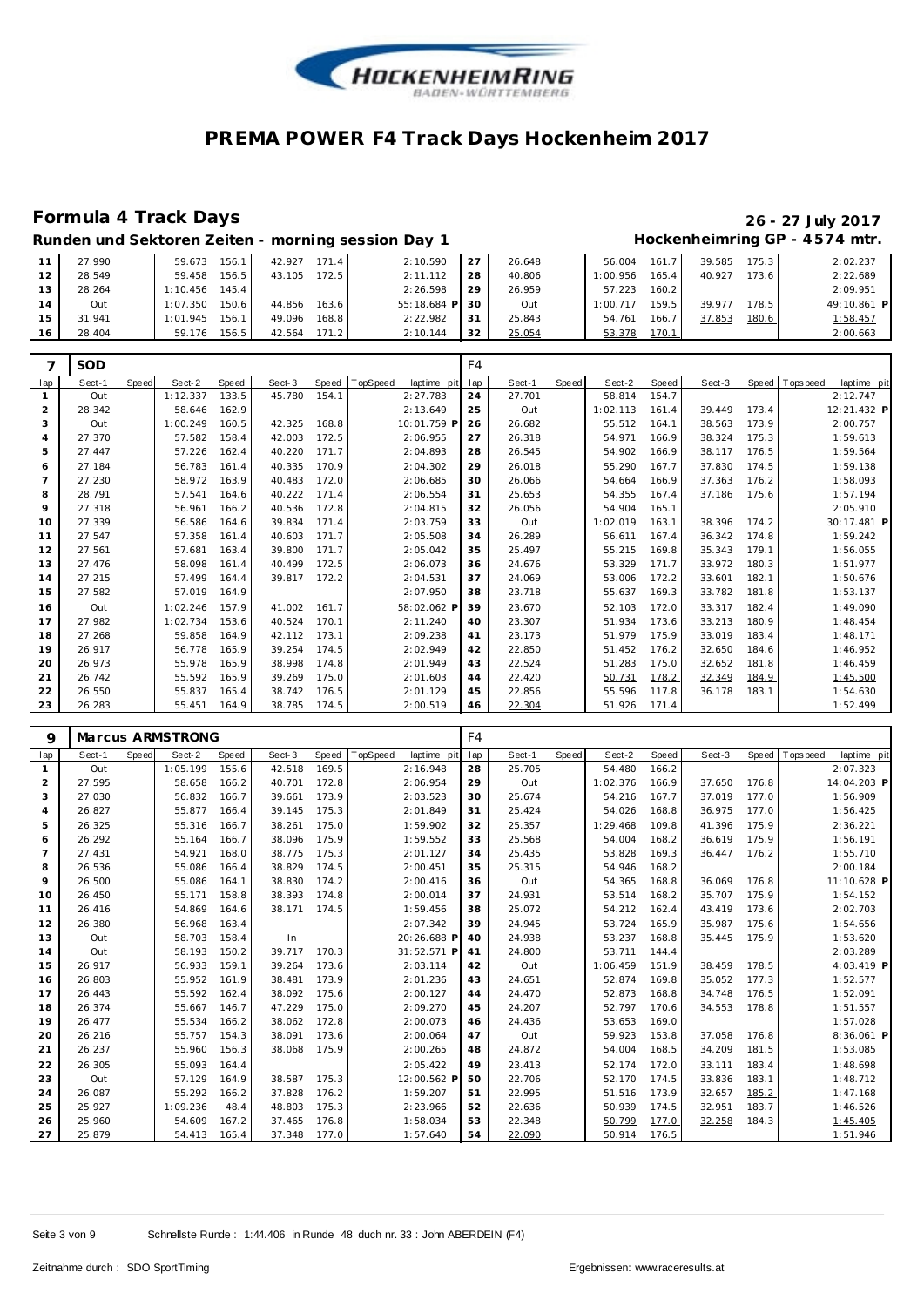

# **Formula 4 Track Days 26 - 27 July 2017**

**Runden und Sektoren Zeiten - morning session Day 1 Hockenheimring GP - 4 574 mtr.**

| 10             | <b>Richard WAGNER</b> |       |          |       |              |       |          |                 | F4             |        |              |          |       |        |       |                               |
|----------------|-----------------------|-------|----------|-------|--------------|-------|----------|-----------------|----------------|--------|--------------|----------|-------|--------|-------|-------------------------------|
| lap            | Sect-1                | Speed | Sect-2   | Speed | Sect-3       | Speed | TopSpeed | laptime pit     | lap            | Sect-1 | <b>Speed</b> | Sect-2   | Speed | Sect-3 |       | Speed Topspeed<br>laptime pit |
| $\mathbf{1}$   | Out                   |       | 1:05.793 | 128.4 | 45.787       | 152.8 |          | 2:21.827        | 27             | 27.240 |              | 57.371   | 157.9 | 41.210 | 173.9 | 2:05.821                      |
| $\overline{2}$ | 30.000                |       | 59.107   | 160.2 | 42.821       | 171.4 |          | 2:11.928        | 28             | 26.922 |              | 57.064   | 161.4 | 40.184 | 174.2 | 2:04.170                      |
| 3              | 27.545                |       | 58.883   | 159.8 |              |       |          | 2:09.915        | 29             | 26.379 |              | 56.197   | 164.6 | 39.904 | 174.5 | 2:02.480                      |
| $\overline{4}$ | Out                   |       | 1:05.175 | 136.7 | 43.475       | 158.1 |          | 6:19.913 P      | 30             | 26.168 |              | 56.330   | 164.6 | 39.830 | 175.6 | 2:02.328                      |
| 5              | 28.833                |       | 58.435   | 158.6 | 43.652       | 170.3 |          | 2:10.920        | 31             | 26.651 |              | 56.103   | 165.6 | 38.897 | 175.0 | 2:01.651                      |
| 6              | 27.905                |       | 58.442   | 160.5 | 41.841       | 168.2 |          | 2:08.188        | 32             | 26.387 |              | 55.417   | 166.2 | 39.216 | 173.9 | 2:01.020                      |
| $\overline{7}$ | 28.161                |       | 57.985   | 161.9 | 42.173       | 170.6 |          | 2:08.319        | 33             | 26.582 |              | 56.981   | 162.9 | 39.235 | 174.5 | 2:02.798                      |
| 8              | 27.611                |       | 59.718   | 159.8 | 42.619       | 170.3 |          | 2:09.948        | 34             | 26.304 |              | 55.504   | 166.4 | 38.570 | 174.5 | 2:00.378                      |
| 9              | 27.956                |       | 57.142   | 161.4 | 41.439       | 172.0 |          | 2:06.537        | 35             | 26.210 |              | 55.079   | 165.9 | 38.408 | 172.2 | 1:59.697                      |
| 10             | 27.396                |       | 56.716   | 160.7 | 41.342       | 171.4 |          | 2:05.454        | 36             | 25.998 |              | 55.698   | 159.1 |        |       | 2:05.859                      |
| 11             | 27.541                |       | 56.952   | 161.0 | 41.546       | 172.2 |          | 2:06.039        | 37             | Out    |              | 56.978   | 164.9 | 38.812 | 172.5 | 14:58.314 P                   |
| 12             | 27.408                |       | 57.275   | 163.1 | 42.232       | 171.2 |          | 2:06.915        | 38             | 26.144 |              | 54.786   | 168.0 | 37.659 | 174.5 | 1:58.589                      |
| 13             | 28.903                |       | 58.231   | 158.8 | 41.875       | 171.7 |          | 2:09.009        | 39             | 25.580 |              | 53.779   | 168.8 | 37.395 | 172.0 | 1:56.754                      |
| 14             | 27.839                |       | 57.955   | 161.0 | 41.795       | 172.0 |          | 2:07.589        | 40             | 25.252 |              | 54.101   | 166.9 | 36.933 | 171.2 | 1:56.286                      |
| 15             | 27.520                |       | 59.690   | 153.0 | 41.235       | 171.2 |          | 2:08.445        | 41             | 25.163 |              | 53.915   | 166.2 | 37.152 | 174.2 | 1:56.230                      |
| 16             | 28.731                |       | 59.135   | 127.5 |              |       |          | 2:14.818        | 42             | 25.250 |              | 54.166   | 167.7 |        |       | 1:56.427                      |
| 17             | Out                   |       | 59.740   | 157.0 | 42.100       | 171.2 |          | 37:43.929 P     | 43             | Out    |              | 54.649   | 166.9 | 36.074 | 174.5 | 4:32.618 P                    |
| 18             | 29.125                |       | 1:07.430 | 157.7 | 42.095       | 171.4 |          | 2:18.650        | 44             | 24.822 |              | 54.312   | 167.2 | 36.055 | 175.6 | 1:55.189                      |
| 19             | 27.143                |       | 59.548   | 159.8 | 41.173       | 172.5 |          | 2:07.864        | 45             | 24.636 |              | 53.525   | 168.2 | 35.754 | 176.8 | 1:53.915                      |
| 20             | 27.350                |       | 57.412   | 162.4 | 40.358       | 173.4 |          | 2:05.120        | 46             | 24.541 |              | 1:05.124 | 133.5 |        |       | 2:17.040                      |
| 21             | 26.867                |       | 57.546   | 159.5 | 40.717       | 173.9 |          | 2:05.130        | 47             | Out    |              | 1:04.856 | 138.8 | 39.328 | 174.2 | 10:35.096 P                   |
| 22             | 27.123                |       | 56.832   | 159.8 | 40.533       | 174.2 |          | 2:04.488        | 48             | 25.140 |              | 53.658   | 165.6 | 35.967 | 179.7 | 1:54.765                      |
| 23             | 26.791                |       | 56.949   | 164.1 | 39.853       | 175.0 |          | 2:03.593        | 49             | 24.100 |              | 52.553   | 171.7 | 35.428 | 182.4 | 1:52.081                      |
| 24             | 26.503                |       | 56.891   | 162.7 |              |       |          | 2:07.141        | 50             | 23.421 |              | 51.874   | 173.1 | 34.104 | 181.2 | 1:49.399                      |
| 25             | Out                   |       | 1:16.146 | 106.5 | In           |       |          | 22:23.073 P     | 51             | 23.026 |              | 51.790   | 169.3 |        |       | 1:51.368                      |
| 26             | Out                   |       | 1:03.451 | 159.3 | 41.584       | 172.0 |          | 7:02.505 P      | 52             |        |              |          |       |        |       |                               |
|                |                       |       |          |       |              |       |          |                 |                |        |              |          |       |        |       |                               |
| 13             | <b>Fabio SCHERER</b>  |       |          |       |              |       |          |                 | F <sub>4</sub> |        |              |          |       |        |       |                               |
| lap            | Sect-1                | Speed | Sect-2   | Speed | Sect-3       | Speed | TopSpeed | laptime pit     | lap            | Sect-1 | Speed        | Sect-2   | Speed | Sect-3 |       | Speed Topspeed<br>laptime pit |
| $\mathbf{1}$   | Out                   |       | 1:02.618 | 152.1 | 42.147       | 159.8 |          | 2:12.523        | 12             | Out    |              | 56.725   | 167.4 | 37.358 | 170.9 | 47:46.393 P                   |
| $\overline{2}$ | 28.861                |       | 59.981   | 158.6 | 41.681       | 172.5 |          | 2:10.523        | 13             | 25.565 |              | 53.708   | 168.5 | 35.612 | 175.0 | 1:54.885                      |
| 3              | 27.393                |       | 57.878   | 162.9 |              |       |          | 2:10.295        | 14             | 24.739 |              | 53.623   | 166.9 | 35.355 | 177.3 | 1:53.717                      |
| $\overline{4}$ | Out                   |       | 57.928   | 161.7 | 40.537       | 171.7 |          | 31:10.609 P     | 15             | 24.861 |              | 53.631   | 168.5 |        |       | 1:56.299                      |
| 5              | 27.147                |       | 56.932   | 159.1 | 39.945       | 172.2 |          | 2:04.024        | 16             | Out    |              | 56.993   | 165.4 | 35.611 | 179.4 | 20:40.974 P                   |
| 6              | 27.048                |       | 56.656   | 163.9 | 39.774       | 173.1 |          | 2:03.478        | 17             | 24.615 |              | 53.125   | 171.7 | 34.014 | 184.6 | 1:51.754                      |
| $\overline{7}$ | 27.088                |       | 58.319   | 160.2 |              |       |          | 2:11.754        | 18             | 23.186 |              | 51.378   | 175.3 | 32.975 | 184.0 | 1:47.539                      |
| 8              | Out                   |       | 56.468   | 163.4 | 39.472 174.8 |       |          | $1:02:44.771$ P | 19             | 22.615 |              | 51.056   | 174.8 | 33.549 | 183.7 | 1:47.220                      |
| 9              | 26.522                |       | 55.147   | 165.9 | 38.423       | 175.0 |          | 2:00.092        | 20             | 22.432 |              | 50.544   | 177.9 | 32.944 | 184.9 | 1:45.920                      |

| 15  | Kush MAINI |       |          |       |        |       |                |             | F4  |        |              |          |       |        |       |                |             |
|-----|------------|-------|----------|-------|--------|-------|----------------|-------------|-----|--------|--------------|----------|-------|--------|-------|----------------|-------------|
| lap | Sect-1     | Speed | Sect-2   | Speed | Sect-3 |       | Speed TopSpeed | laptime pit | lap | Sect-1 | <b>Speed</b> | Sect-2   | Speed | Sect-3 |       | Speed Topspeed | laptime pit |
|     | Out        |       | 1:00.879 | 157.9 |        |       |                | 2:15.321    | 17  | Out    |              | 55.256   | 166.9 | 36.696 | 174.5 |                | 15:27.309 P |
| 2   | Out        |       | 1:02.322 | 157.0 | 42.520 | 166.4 |                | 57:06.979 P | 18  | 25.413 |              | 54.571   | 166.4 | 37.337 | 174.5 |                | 1:57.321    |
| 3   | 29.697     |       | 1:00.031 | 158.1 | 41.637 | 167.7 |                | 2:11.365    | 19  | 25.317 |              | 54.454   | 158.4 | 36.558 | 171.4 |                | 1:56.329    |
| 4   | 28.021     |       | 59.031   | 158.4 |        |       |                | 2:21.706    | 20  | 25.487 |              | 54.565   | 159.1 | 50.164 | 145.6 |                | 2:10.216    |
| 5   | Out        |       | 1:02.474 | 160.2 | 40.182 | 172.8 |                | 50:20.944 P | 21  | 26.958 |              | 54.154   | 165.1 | 36.442 | 174.5 |                | 1:57.554    |
| 6   | 27.041     |       | 58.110   | 161.7 |        |       |                | 2:06.754    | 22  | 25.697 |              | 54.405   | 164.4 |        |       |                | 1:59.391    |
|     | Out        |       | 57.114   | 159.8 | 38.990 | 175.6 |                | 8:54.780 P  | 23  | Out    |              | 1:00.620 | 162.2 | 38.037 | 173.1 |                | 14:51.872 P |
| 8   | 26.592     |       | 56.695   | 164.4 | 38.547 | 175.6 |                | 2:01.834    | 24  | 25.635 |              | 55.012   | 167.4 | 35.497 | 179.7 |                | 1:56.144    |
| 9   | 26.075     |       | 57.209   | 163.4 | 38.056 | 175.6 |                | 2:01.340    | 25  | 24.248 |              | 54.843   | 171.4 | 34.166 | 180.9 |                | 1:53.257    |
| 10  | 26.161     |       | 54.809   | 164.4 | 37.955 | 175.9 |                | 1:58.925    | 26  | 23.508 |              | 52.252   | 172.5 | 33.544 | 184.3 |                | 1:49.304    |
| 11  | 25.982     |       | 54.638   | 164.6 | 42.801 | 176.8 |                | 2:03.421    | 27  | 23.729 |              | 56.892   | 141.4 | 35.380 | 183.4 |                | 1:56.001    |
| 12  | 25.898     |       | 54.397   | 166.9 | 37.819 | 176.8 |                | 1:58.114    | 28  | 23.814 |              | 52.167   | 174.2 | 33.279 | 184.6 |                | 1:49.260    |
| 13  | 25.830     |       | 55.168   | 158.8 | 37.546 | 175.9 |                | 1:58.544    | 29  | 23.369 |              | 56.675   | 172.5 | 33.012 | 183.1 |                | 1:53.056    |
| 14  | 25.913     |       | 54.458   | 166.2 | 37.419 | 175.6 |                | 1:57.790    | 30  | 22.622 |              | 52.274   | 174.5 | 32.856 | 184.3 |                | 1:47.752    |
| 15  | 25.813     |       | 54.735   | 161.7 | 37.223 | 175.6 |                | 1:57.771    | 31  | 23.013 |              | 51.055   | 175.6 |        |       |                | 1:51.898    |
| 16  | 25.654     |       | 56.568   | 166.4 |        |       |                | 2:01.092    | 32  |        |              |          |       |        |       |                |             |

|     | 17 Gregoire SAUCY |       |                |       |        |  |                                |        |       |              |       |        |       |                       |             |
|-----|-------------------|-------|----------------|-------|--------|--|--------------------------------|--------|-------|--------------|-------|--------|-------|-----------------------|-------------|
| lap | Sect-1            | Speed | Sect-2         | Speed | Sect-3 |  | Speed TopSpeed laptime pit lap | Sect-1 | Speed | Sect-2 Speed |       |        |       | Sect-3 Speed Topspeed | laptime pit |
|     | Out               |       | 1:08.536 155.6 |       |        |  | $2:31.464$ 23                  | 28.294 |       | 57.022       | 164.1 | 40.749 | 175.6 |                       | 2:06.065    |

 26.302 55.025 166.2 38.141 175.0 1:59.468 25.962 54.701 164.1 2:24.433

22.280 50.220 176.5 1:52.787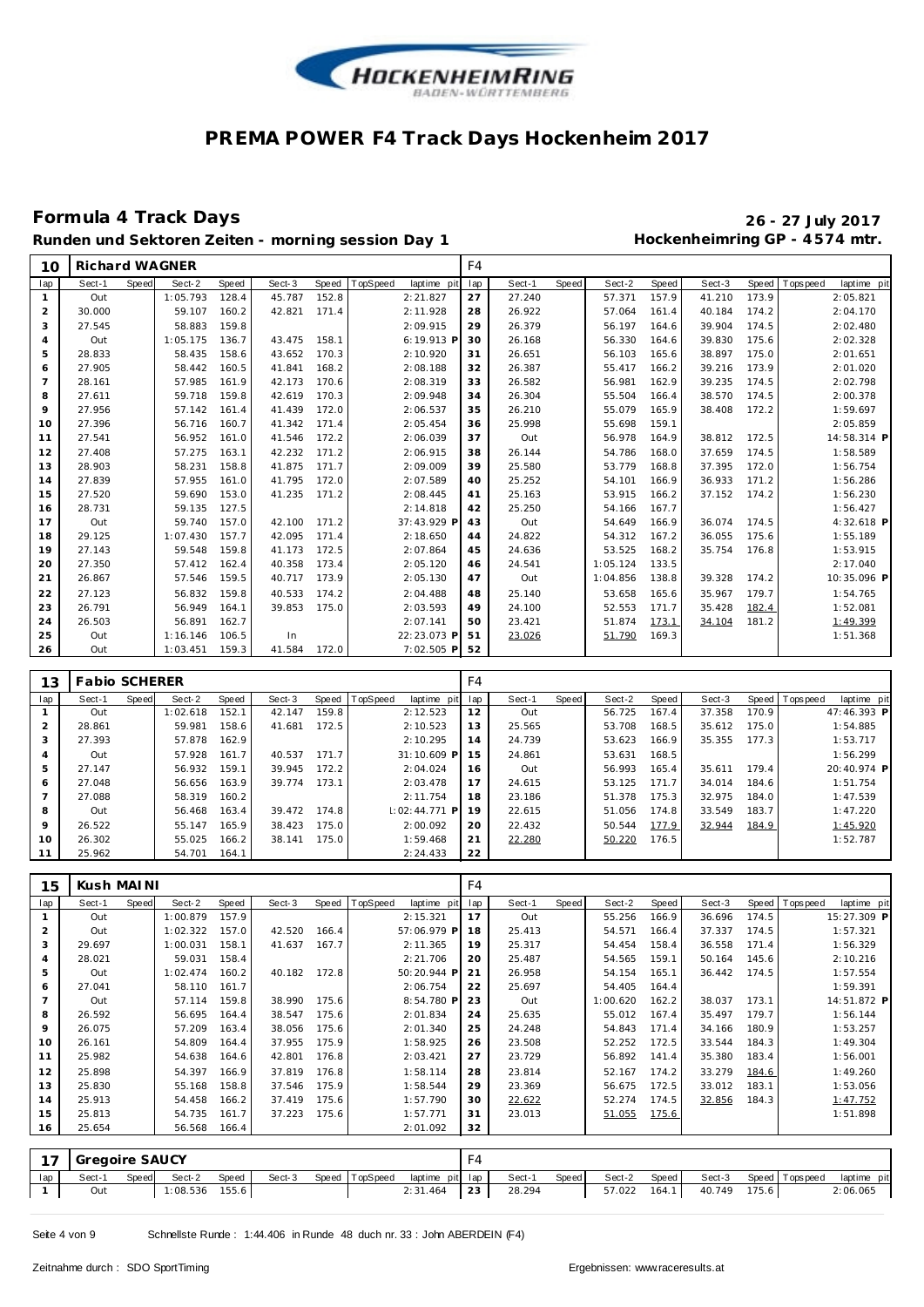

### **Formula 4 Track Days 26 - 27 July 2017**

#### **Runden und Sektoren Zeiten - morning session Day 1 Hockenheimring GP - 4 574 mtr.**

| $\overline{2}$ | Out    | 1:10.028 | 124.6 | 46.545 | 169.0 | 14:48.341 P | 24 | 26.848 | 56.103   | 165.6 | 40.162 | 175.3 | 2:03.113    |
|----------------|--------|----------|-------|--------|-------|-------------|----|--------|----------|-------|--------|-------|-------------|
| 3              | 33.216 | 1:05.036 | 159.3 |        |       | 2:26.355    | 25 | 26.531 | 55.678   | 166.2 | 40.068 | 175.6 | 2:02.277    |
| 4              | Out    | 1:12.768 | 131.4 | 46.750 | 170.9 | 16:55.109 P | 26 | 27.070 | 57.030   | 164.6 | 39.806 | 176.8 | 2:03.906    |
| 5              | 31.248 | 1:06.710 | 162.9 | 44.173 | 171.4 | 2:22.131    | 27 | 28.411 | 56.029   | 167.7 | 40.464 | 175.9 | 2:04.904    |
| 6              | 30.613 | 1:01.196 | 162.9 | 43.961 | 171.7 | 2:15.770    | 28 | 26.486 | 54.928   | 167.2 | 39.428 | 175.6 | 2:00.842    |
| $\overline{7}$ | 31.139 | 1:00.608 | 160.7 | 43.576 | 172.2 | 2:15.323    | 29 | 26.535 | 55.292   | 164.9 | 39.005 | 173.1 | 2:00.832    |
| 8              | 28.719 | 1:00.014 | 159.8 | 43.028 | 154.1 | 2:11.761    | 30 | 27.061 | 54.670   | 166.4 | 38.602 | 176.2 | 2:00.333    |
| 9              | 32.243 | 59.457   | 164.1 | 42.039 | 172.5 | 2:13.739    | 31 | 26.312 | 54.501   | 165.9 |        |       | 2:03.159    |
| 10             | 28.701 | 58.745   | 162.4 | 42.927 | 172.2 | 2:10.373    | 32 | Out    | 57.369   | 161.0 | 37.783 | 176.5 | 14:15.492 P |
| 11             | 29.327 | 59.244   | 160.5 |        |       | 2:13.466    | 33 | 25.591 | 54.281   | 168.8 | 37.282 | 173.9 | 1:57.154    |
| 12             | Out    | 1:01.604 | 158.1 | 41.610 | 172.0 | 27:21.284 P | 34 | 25.618 | 54.383   | 166.9 | 37.190 | 175.3 | 1:57.191    |
| 13             | 27.947 | 58.720   | 161.7 | 41.636 | 171.7 | 2:08.303    | 35 | 25.670 | 54.120   | 167.2 | 36.999 | 172.2 | 1:56.789    |
| 14             | 28.948 | 58.999   | 163.1 | 41.296 | 172.2 | 2:09.243    | 36 | 25.767 | 54.166   | 165.9 | 36.821 | 173.9 | 1:56.754    |
| 15             | 28.083 | 58.197   | 163.4 | 40.655 | 173.1 | 2:06.935    | 37 | 25.673 | 54.479   | 163.6 |        |       | 2:02.542    |
| 16             | 27.545 | 57.338   | 164.6 | 40.233 | 174.5 | 2:05.116    | 38 | Out    | 1:03.242 | 162.2 | 38.731 | 172.2 | 21:51.869 P |
| 17             | 27.275 | 56.873   | 164.9 | 40.107 | 173.4 | 2:04.255    | 39 | 26.333 | 57.266   | 145.4 | 39.856 | 176.8 | 2:03.455    |
| 18             | 26.953 | 57.235   | 163.4 | 42.410 | 173.9 | 2:06.598    | 40 | 25.221 | 53.349   | 169.0 | 35.318 | 177.6 | 1:53.888    |
| 19             | 27.444 | 56.979   | 166.4 | 40.256 | 175.3 | 2:04.679    | 41 | 24.709 | 53.327   | 171.7 | 34.320 | 182.4 | 1:52.356    |
| 20             | 26.768 | 56.472   | 163.1 | 40.031 | 175.6 | 2:03.271    | 42 | 23.973 | 52.397   | 170.6 | 37.930 | 161.9 | 1:54.300    |
| 21             | 27.264 | 59.760   | 141.0 |        |       | 2:14.884    | 43 | 25.624 | 57.005   | 161.4 |        |       | 2:18.228    |
| 22             | Out    | 1:09.944 | 153.6 | 45.769 | 167.7 | 33:52.495 P | 44 |        |          |       |        |       |             |

| 18             | <b>Julian HANSES</b> |       |          |       |        |       |          |                | F <sub>4</sub> |        |       |          |       |        |       |                 |             |
|----------------|----------------------|-------|----------|-------|--------|-------|----------|----------------|----------------|--------|-------|----------|-------|--------|-------|-----------------|-------------|
| lap            | Sect-1               | Speed | Sect-2   | Speed | Sect-3 | Speed | TopSpeed | laptime<br>pit | lap            | Sect-1 | Speed | Sect-2   | Speed | Sect-3 |       | Speed Tops peed | laptime pit |
|                | Out                  |       | 1:04.646 | 155.6 | 42.284 | 165.4 |          | 2:15.610       | 15             | 26.168 |       | 54.521   | 166.9 |        |       |                 | 2:04.581    |
| 2              | 29.062               |       | 59.294   | 162.7 | 40.714 | 173.1 |          | 2:09.070       | 16             | Out    |       | 57.180   | 165.6 | 39.331 | 171.2 |                 | 13:16.076 P |
| 3              | 27.353               |       | 58.085   | 161.0 |        |       |          | 2:09.860       | 17             | 26.359 |       | 54.509   | 166.7 | 37.941 | 175.6 |                 | 1:58.809    |
| $\overline{4}$ | Out                  |       | 1:02.519 | 150.8 | 43.105 | 153.8 |          | 31:18.262 P    | 18             | 25.935 |       | 54.304   | 167.2 | 37.583 | 176.8 |                 | 1:57.822    |
| 5              | 29.188               |       | 1:01.741 | 156.1 | 41.420 | 171.2 |          | 2:12.349       | 19             | 26.246 |       | 56.056   | 159.8 | 38.505 | 174.5 |                 | 2:00.807    |
| 6              | 28.008               |       | 58.097   | 162.4 |        |       |          | 2:09.402       | 20             | 26.032 |       | 54.428   | 167.2 | 37.557 | 175.6 |                 | 1:58.017    |
| $\overline{ }$ | Out                  |       | 1:04.420 | 153.8 | In     |       |          | 51:02.900 P    | 21             | 25.720 |       | 54.093   | 167.7 | 37.037 | 174.2 |                 | 1:56.850    |
| 8              | Out                  |       | 1:01.977 | 148.4 | 40.524 | 156.5 |          | 7:01.310 P     | 22             | 25.887 |       | 53.832   | 167.7 |        |       |                 | 1:59.233    |
| 9              | 27.842               |       | 57.841   | 156.7 | 39.607 | 173.9 |          | 2:05.290       | 23             | Out    |       | 1:01.137 | 150.6 | 37.262 | 169.0 |                 | 47:01.196 P |
| 10             | 26.527               |       | 55.584   | 163.1 | 39.298 | 174.2 |          | 2:01.409       | 24             | 25.652 |       | 54.778   | 168.5 | 34.897 | 182.7 |                 | 1:55.327    |
| 11             | 26.550               |       | 55.357   | 166.7 | 39.041 | 174.5 |          | 2:00.948       | 25             | 24.075 |       | 52.397   | 171.2 | 33.379 | 184.3 |                 | 1:49.851    |
| 12             | 26.409               |       | 55.266   | 165.4 | 38.648 | 175.3 |          | 2:00.323       | 26             | 24.401 |       | 51.576   | 172.5 | 33.253 | 187.2 |                 | 1:49.230    |
| 13             | 26.928               |       | 55.288   | 165.6 | 39.854 | 175.9 |          | 2:02.070       | 27             | 24.011 |       | 51.156   | 175.3 | 32.687 | 184.0 |                 | 1:47.854    |
| 14             | 26.225               |       | 55.091   | 166.4 | 38.391 | 175.6 |          | 1:59.707       | 28             | 22.334 |       | 50.557   | 176.8 |        |       |                 | 1:50.828    |

| 27  | Nicklas NIELSEN |       |          |       |        |       |          |                | F4  |        |              |        |       |        |       |                   |             |
|-----|-----------------|-------|----------|-------|--------|-------|----------|----------------|-----|--------|--------------|--------|-------|--------|-------|-------------------|-------------|
| lap | Sect-1          | Speed | Sect-2   | Speed | Sect-3 | Speed | TopSpeed | laptime<br>pit | lap | Sect-1 | <b>Speed</b> | Sect-2 | Speed | Sect-3 |       | Speed   Tops peed | laptime pit |
|     | Out             |       | 1:05.251 | 158.1 |        |       |          | 2:17.617       | 15  | 25.963 |              | 54.718 | 166.2 | 37.701 | 171.7 |                   | 1:58.382    |
| 2   | Out             |       | 59.423   | 162.4 | 40.671 | 171.4 |          | 11:40.568 P    | 16  | 26.943 |              | 55.630 | 161.2 |        |       |                   | 2:04.157    |
| 3   | 27.395          |       | 57.433   | 163.9 | 39.492 | 173.4 |          | 2:04.320       | 17  | Out    |              | 56.537 | 161.4 | 36.663 | 175.0 |                   | 19:07.449 P |
| 4   | 26.559          |       | 56.422   | 165.9 | 39.727 | 172.5 |          | 2:02.708       | 18  | 25.259 |              | 54.159 | 167.4 | 35.566 | 175.6 |                   | 1:54.984    |
| 5   | 26.552          |       | 56.245   | 165.6 | 39.154 | 173.4 |          | 2:01.951       | 19  | 24.847 |              | 53.828 | 170.1 | 36.407 | 176.8 |                   | 1:55.082    |
| 6   | 26.581          |       | 55.942   | 165.4 | 44.011 | 173.1 |          | 2:06.534       | 20  | 24.615 |              | 53.772 | 165.6 | 35.080 | 176.5 |                   | 1:53.467    |
|     | 26.776          |       | 55.721   | 166.7 | 38.928 | 173.6 |          | 2:01.425       | 21  | 24.363 |              | 53.473 | 169.8 | 34.754 | 177.6 |                   | 1:52.590    |
| 8   | 26.441          |       | 55.770   | 163.4 | 39.034 | 172.8 |          | 2:01.245       | 22  | 24.230 |              | 57.836 | 147.5 |        |       |                   | 2:03.657    |
| 9   | 26.301          |       | 55.629   | 159.5 |        |       |          | 2:07.249       | 23  | Out    |              | 58.751 | 166.4 | 38.150 | 173.1 |                   | 17:42.913 P |
| 10  | Out             |       | 56.553   | 167.4 | 38.121 | 174.5 |          | 13:07.378 P    | 24  | 25.629 |              | 54.617 | 170.1 | 35.236 | 179.4 |                   | 1:55.482    |
| 11  | 26.307          |       | 57.586   | 167.2 | 37.987 | 172.8 |          | 2:01.880       | 25  | 24.108 |              | 52.630 | 172.0 | 33.809 | 180.9 |                   | 1:50.547    |
| 12  | 25.970          |       | 54.847   | 166.2 | 37.718 | 173.9 |          | 1:58.535       | 26  | 23.463 |              | 52.349 | 173.9 | 33.203 | 180.9 |                   | 1:49.015    |
| 13  | 26.064          |       | 54.773   | 166.7 | 37.868 | 172.0 |          | 1:58.705       | 27  | 23.224 |              | 51.197 | 174.5 | 32.814 | 181.8 |                   | 1:47.235    |
| 14  | 26.081          |       | 54.734   | 165.6 | 37.883 | 172.0 |          | 1:58.698       | 28  | 22.785 |              | 55.863 | 163.1 |        |       |                   | 1:58.912    |

| 28  |        |       | Kim-Luis SCHRAMM |                    |        |       |                  |             | F4  |        |       |        |       |        |       |                 |             |
|-----|--------|-------|------------------|--------------------|--------|-------|------------------|-------------|-----|--------|-------|--------|-------|--------|-------|-----------------|-------------|
| lap | Sect-1 | Speed | Sect-2           | Speed              | Sect-3 |       | Speed   TopSpeed | laptime pit | lap | Sect-1 | Speed | Sect-2 | Speed | Sect-3 |       | Speed Tops peed | laptime pit |
|     | Out    |       | 1:02.239         | 162.2              | 42.329 | 163.9 |                  | 2:12.002    | 15  | 25.996 |       | 55.300 | 168.5 | 36.989 | 175.9 |                 | 1:58.285    |
|     | 28.779 |       | 59.062           | 165.1 <sub>1</sub> | 41.767 | 171.7 |                  | 2:09.608    | 16  | 26.022 |       | 55.335 | 167.4 | 36.885 | 176.2 |                 | 1:58.242    |
|     | 27.573 |       | 56.695           | 166.71             |        |       |                  | 2:07.161    | 17  | 25.837 |       | 54.616 | 168.5 | 36.846 | 175.3 |                 | 1:57.299    |
|     | Out    |       | 1:00.753         | 154.5              | In     |       |                  | 36:24.922 P | 18  | 25.803 |       | 54.187 | 166.9 | 36.774 | 174.8 |                 | 1:56.764    |
| 5.  | Out    |       | 58.417           | 164.4              | 40.579 | 172.5 |                  | 59:32.153 P | 19  | 25.721 |       | 54.819 | 166.4 |        |       |                 | 2:00.786    |
| 6   | 27.195 |       | 56.412           | 163.4 <sub>1</sub> | 38.911 | 174.8 |                  | 2:02.518    | 20  | Out    |       | 57.448 | 163.4 | 37.452 | 175.0 |                 | 14:41.593 P |
|     | 26.710 |       | 55.885           | 164.4              | 38.447 | 173.6 |                  | 2:01.042    | 21  | 25.669 |       | 53.697 | 171.2 | 35.540 | 173.9 |                 | 1:54.906    |
| 8   | 26.508 |       | 55.278           | 165.9              | 38.535 | 174.2 |                  | 2:00.321    | 22  | 25.642 |       | 54.087 | 168.8 |        |       |                 | 1:58.033    |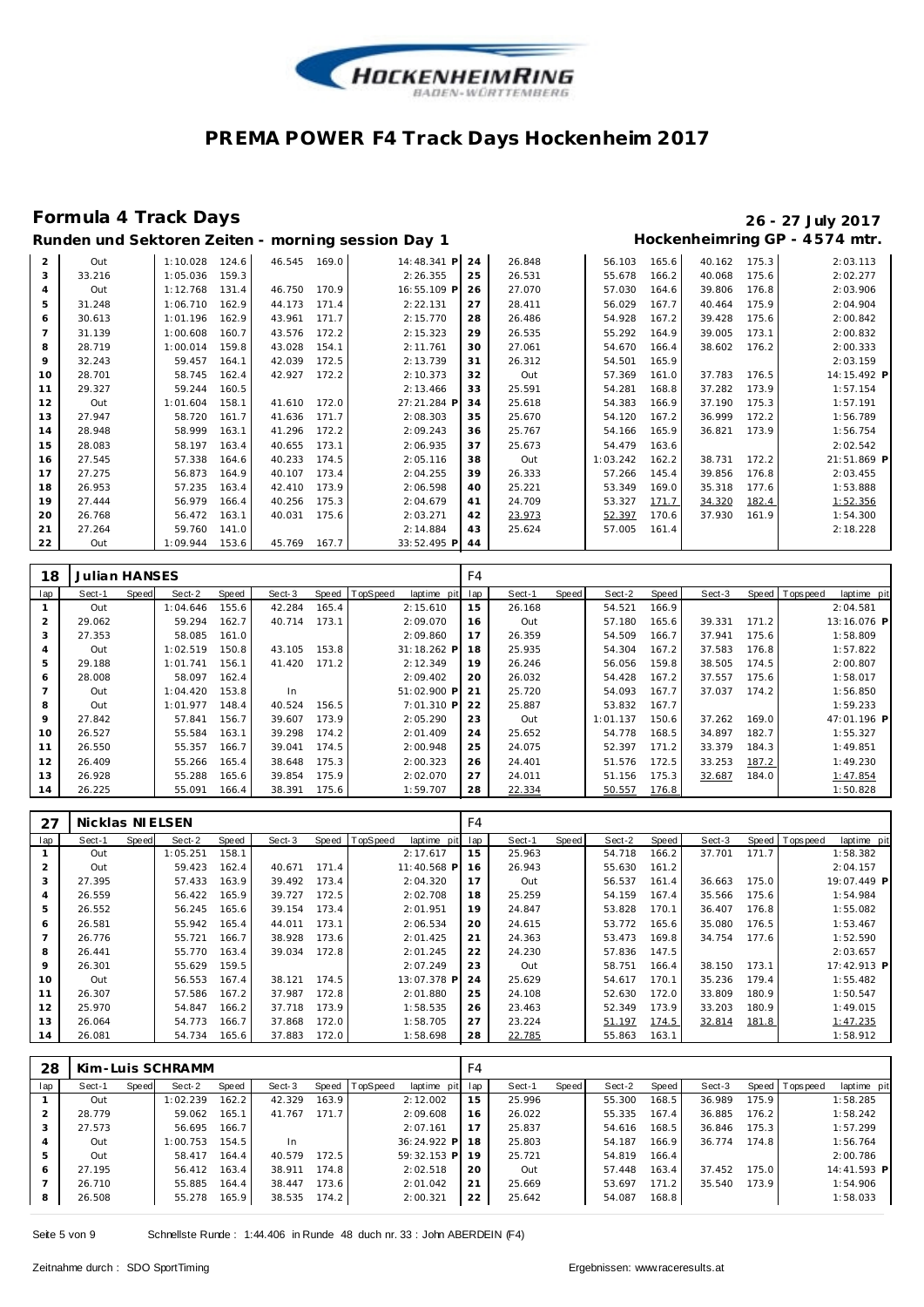

#### **Formula 4 Track Days 26 - 27 July 2017** Hockenheimring GP - 4574 mtr.

| Runden und Sektoren Zeiten - morning session Day 1 |  |
|----------------------------------------------------|--|

|    | 26.526 | 55.285<br>161   | 175.0<br>37.868 | 1:59.679    | 23 | Out    | 57.439 | 163.6 | .777<br>37. | 162.4 | 27:14.658 P |
|----|--------|-----------------|-----------------|-------------|----|--------|--------|-------|-------------|-------|-------------|
| 10 | 26.073 | 166.2<br>55.440 | 75.3<br>37.412  | 1:58.925    | 24 | 25.523 | 54.273 | 146.  | 39.073      | 182.1 | 1:58.869    |
|    | 26.115 | 166.9<br>57.332 |                 | 2:07.382    | 25 | 24.071 | 52.273 | 173.6 | 33.522      | 182.7 | 1:49.866    |
| 12 | Out    | 165.1<br>56.794 | 174.2<br>38.605 | 12:38.976 P | 26 | 23.984 | 52.940 | '72.5 | 32.802      | 184.3 | 1:49.726    |
| 13 | 26.188 | 166.7<br>54.773 | 75.6<br>37.595  | 1:58.556    | 27 | 22.832 | 51.140 | 176.2 | 33.187      | 185.9 | 1:47.159    |
| 14 | 26.085 | 160.5<br>55.727 | 38.791<br>175.9 | 2:00.603    | 28 | 22.420 | 50.442 | 176.8 |             |       | 1:48.907    |

| 33             | John ABERDEIN |       |          |       |        |       |          |              | F4  |        |       |          |       |        |       |            |              |
|----------------|---------------|-------|----------|-------|--------|-------|----------|--------------|-----|--------|-------|----------|-------|--------|-------|------------|--------------|
| lap            | Sect-1        | Speed | Sect-2   | Speed | Sect-3 | Speed | TopSpeed | laptime pit  | lap | Sect-1 | Speed | Sect-2   | Speed | Sect-3 | Speed | T ops peed | laptime pit  |
| 1              | Out           |       | 58.455   | 161.7 |        |       |          | 2:04.346     | 26  | 26.109 |       | 55.390   | 162.7 | 37.415 | 174.8 |            | 1:58.914     |
| 2              | Out           |       | 56.335   | 165.1 | 38.924 | 172.5 |          | $6:52.281$ P | 27  | 26.628 |       | 55.312   | 164.4 |        |       |            | 2:06.922     |
| 3              | 26.828        |       | 55.250   | 168.0 | 38.161 | 175.6 |          | 2:00.239     | 28  | Out    |       | 55.362   | 165.1 | 37.279 | 175.3 |            | 12:36.104 P  |
| 4              | 26.322        |       | 55.441   | 168.2 | 38.178 | 173.9 |          | 1:59.941     | 29  | 26.384 |       | 55.004   | 164.4 | 37.255 | 174.2 |            | 1:58.643     |
| 5              | 25.970        |       | 54.991   | 168.2 | 38.183 | 173.4 |          | 1:59.144     | 30  | 26.234 |       | 54.919   | 165.6 | 37.244 | 175.6 |            | 1:58.397     |
| 6              | 25.982        |       | 54.857   | 168.2 | 37.922 | 174.8 |          | 1:58.761     | 31  | 25.833 |       | 54.895   | 162.7 | 37.393 | 175.0 |            | 1:58.121     |
| $\overline{7}$ | 25.984        |       | 56.337   | 169.0 | 38.400 | 172.5 |          | 2:00.721     | 32  | 25.883 |       | 55.103   | 165.1 | 37.683 | 174.5 |            | 1:58.669     |
| 8              | 26.058        |       | 54.824   | 168.2 | 37.308 | 174.5 |          | 1:58.190     | 33  | 26.139 |       | 55.917   | 163.1 |        |       |            | 2:11.854     |
| 9              | 25.867        |       | 1:03.605 | 168.5 |        |       |          | 2:09.554     | 34  | Out    |       | 58.366   | 166.2 | 37.587 | 174.8 |            | $9:16.486$ P |
| 10             | Out           |       | 57.296   | 165.1 | 39.330 | 171.7 |          | 13:30.813 P  | 35  | 25.788 |       | 55.036   | 163.6 | 38.276 | 175.9 |            | 1:59.100     |
| 11             | 26.864        |       | 55.827   | 165.9 | 38.622 | 173.1 |          | 2:01.313     | 36  | 25.954 |       | 54.647   | 150.6 | 36.950 | 176.8 |            | 1:57.551     |
| 12             | 29.029        |       | 58.288   | 166.7 | 38.726 | 173.6 |          | 2:06.043     | 37  | 25.615 |       | 54.516   | 166.7 | 36.934 | 176.2 |            | 1:57.065     |
| 13             | 26.480        |       | 56.441   | 158.6 | 39.069 | 172.0 |          | 2:01.990     | 38  | 25.626 |       | 54.449   | 168.5 |        |       |            | 2:12.089     |
| 14             | 26.952        |       | 56.552   | 160.0 | 39.235 | 173.4 |          | 2:02.739     | 39  | Out    |       | 1:00.893 | 152.3 | 35.830 | 151.5 |            | 45:11.695 P  |
| 15             | 26.605        |       | 56.939   | 161.7 | 38.654 | 173.1 |          | 2:02.198     | 40  | 25.545 |       | 54.532   | 169.3 | 33.781 | 183.4 |            | 1:53.858     |
| 16             | 27.307        |       | 56.000   | 164.1 | 38.510 | 174.2 |          | 2:01.817     | 41  | 23.235 |       | 52.545   | 171.4 | 41.938 | 172.2 |            | 1:57.718     |
| 17             | 26.568        |       | 55.701   | 167.4 | 38.743 | 172.5 |          | 2:01.012     | 42  | 24.873 |       | 52.377   | 174.2 | 33.099 | 181.8 |            | 1:50.349     |
| 18             | 26.820        |       | 56.215   | 163.9 | 38.826 | 172.8 |          | 2:01.861     | 43  | 23.384 |       | 52.069   | 171.4 | 33.377 | 183.1 |            | 1:48.830     |
| 19             | 26.849        |       | 59.453   | 154.1 |        |       |          | 2:14.167     | 44  | 22.995 |       | 51.729   | 175.0 | 32.657 | 185.9 |            | 1:47.381     |
| 20             | Out           |       | 58.439   | 163.9 | 38.272 | 173.4 |          | 33:35.574 P  | 45  | 23.668 |       | 51.853   | 175.9 | 32.570 | 183.7 |            | 1:48.091     |
| 21             | 27.457        |       | 56.847   | 154.5 | 38.635 | 173.6 |          | 2:02.939     | 46  | 22.683 |       | 50.610   | 177.9 | 32.034 | 185.6 |            | 1:45.327     |
| 22             | 26.524        |       | 56.069   | 162.7 | 38.088 | 174.8 |          | 2:00.681     | 47  | 22.212 |       | 50.422   | 180.0 | 32.660 | 185.2 |            | 1:45.294     |
| 23             | 26.664        |       | 55.566   | 162.7 | 38.069 | 172.2 |          | 2:00.299     | 48  | 22.082 |       | 50.273   | 178.2 | 32.051 | 185.2 |            | 1:44.406     |
| 24             | 26.498        |       | 55.452   | 164.4 | 37.792 | 175.3 |          | 1:59.742     | 49  | 21.873 |       | 50.075   | 179.7 |        |       |            | 1:53.711     |
| 25             | 26.400        |       | 55.400   | 164.4 | 37.641 | 174.5 |          | 1:59.441     | 50  |        |       |          |       |        |       |            |              |

| 41             | Artem PETROV |       |          |       |        |       |          |             | F4  |        |       |          |       |        |       |                 |             |  |
|----------------|--------------|-------|----------|-------|--------|-------|----------|-------------|-----|--------|-------|----------|-------|--------|-------|-----------------|-------------|--|
| lap            | Sect-1       | Speed | Sect-2   | Speed | Sect-3 | Speed | TopSpeed | laptime pit | lap | Sect-1 | Speed | Sect-2   | Speed | Sect-3 | Speed | <b>Topspeed</b> | laptime pit |  |
| $\mathbf{1}$   | Out          |       | 1:07.731 | 146.3 | 43.859 | 158.4 |          | 2:18.381    | 25  | Out    |       | 55.994   | 160.5 | 38.323 | 175.3 |                 | 4:41.953 P  |  |
| 2              | 30.026       |       | 1:00.901 | 154.1 | 41.915 | 166.9 |          | 2:12.842    | 26  | 26.356 |       | 57.323   | 166.4 |        |       |                 | 2:01.568    |  |
| 3              | 27.244       |       | 59.815   | 153.2 | 41.669 | 164.9 |          | 2:08.728    | 27  | Out    |       | 56.958   | 159.1 | 39.378 | 174.5 |                 | 10:47.661 P |  |
| $\overline{4}$ | 27.144       |       | 56.489   | 164.1 | 40.840 | 170.6 |          | 2:04.473    | 28  | 26.329 |       | 55.402   | 167.2 |        |       |                 | 2:04.919    |  |
| 5              | 26.451       |       | 56.000   | 164.1 | 40.940 | 168.2 |          | 2:03.391    | 29  | Out    |       | 55.936   | 166.2 | 38.761 | 169.3 |                 | 7:00.295 P  |  |
| 6              | 26.390       |       | 56.988   | 161.7 | 41.771 | 170.1 |          | 2:05.149    | 30  | 25.856 |       | 55.360   | 164.4 | 38.052 | 171.4 |                 | 1:59.268    |  |
| $\overline{7}$ | 26.577       |       | 57.121   | 165.6 | 40.671 | 171.4 |          | 2:04.369    | 31  | 26.283 |       | 56.016   | 162.2 | 37.886 | 172.5 |                 | 2:00.185    |  |
| 8              | 26.471       |       | 55.603   | 166.7 | 40.174 | 170.6 |          | 2:02.248    | 32  | 25.835 |       | 54.685   | 163.6 | 37.618 | 173.9 |                 | 1:58.138    |  |
| 9              | 26.205       |       | 56.246   | 164.9 |        |       |          | 2:09.650    | 33  | 25.986 |       | 54.191   | 165.9 |        |       |                 | 1:58.885    |  |
| 10             | Out          |       | 57.584   | 158.1 | 41.158 | 170.3 |          | 11:44.212 P | 34  | Out    |       | 54.772   | 167.2 | 36.750 | 175.0 |                 | 8:58.003 P  |  |
| 11             | 26.817       |       | 57.637   | 161.7 | 41.927 | 171.4 |          | 2:06.381    | 35  | 25.665 |       | 53.626   | 167.2 | 36.093 | 176.2 |                 | 1:55.384    |  |
| 12             | 26.857       |       | 56.494   | 162.9 | 39.870 | 172.2 |          | 2:03.221    | 36  | 25.175 |       | 53.806   | 167.7 | 35.960 | 176.2 |                 | 1:54.941    |  |
| 13             | 26.604       |       | 56.584   | 163.1 | 40.110 | 173.4 |          | 2:03.298    | 37  | 25.096 |       | 53.475   | 166.9 | 35.814 | 175.9 |                 | 1:54.385    |  |
| 14             | 26.504       |       | 59.927   | 156.7 |        |       |          | 2:08.923    | 38  | 25.206 |       | 53.806   | 167.4 | 36.043 | 175.0 |                 | 1:55.055    |  |
| 15             | Out          |       | 57.728   | 161.9 | 40.325 | 171.4 |          | 37:53.169 P | 39  | 24.991 |       | 53.555   | 167.7 | 35.706 | 177.0 |                 | 1:54.252    |  |
| 16             | 26.759       |       | 56.504   | 163.1 | 39.574 | 173.4 |          | 2:02.837    | 40  | 26.803 |       | 1:03.486 | 93.8  |        |       |                 | 5:16.795    |  |
| 17             | 26.423       |       | 57.446   | 163.6 | 39.200 | 173.6 |          | 2:03.069    | 41  | Out    |       | 55.283   | 167.7 | 34.827 | 177.9 |                 | 11:51.208 P |  |
| 18             | 26.422       |       | 56.484   | 164.6 | 38.726 | 174.2 |          | 2:01.632    | 42  | 24.443 |       | 52.838   | 169.0 | 34.494 | 178.5 |                 | 1:51.775    |  |
| 19             | 26.616       |       | 55.458   | 165.9 | 38.585 | 174.2 |          | 2:00.659    | 43  | 24.409 |       | 54.267   | 169.0 | 34.970 | 176.8 |                 | 1:53.646    |  |
| 20             | 26.329       |       | 55.630   | 164.9 | 38.990 | 175.0 |          | 2:00.949    | 44  | 24.498 |       | 53.356   | 166.7 | 35.112 | 174.8 |                 | 1:52.966    |  |
| 21             | 26.391       |       | 56.299   | 158.8 |        |       |          | 2:03.651    | 45  | 24.928 |       | 53.622   | 167.2 |        |       |                 | 1:54.674    |  |
| 22             | Out          |       | 1:02.893 | 165.4 | 39.597 | 170.3 |          | 9:37.347 P  | 46  | Out    |       | 56.447   | 165.9 | 38.243 | 177.0 |                 | 9:11.414 P  |  |
| 23             | 25.801       |       | 55.480   | 164.1 | 38.862 | 157.4 |          | 2:00.143    | 47  | 24.184 |       | 51.669   | 170.9 |        |       |                 | 1:54.752    |  |
| 24             | 26.748       |       | 56.411   | 161.9 |        |       |          | 2:01.674    | 48  |        |       |          |       |        |       |                 |             |  |

|     | 42 |        |       | Leo HOOGENBOOM   |       |              |                |                 |    |        |       |              |       |              |                   |             |
|-----|----|--------|-------|------------------|-------|--------------|----------------|-----------------|----|--------|-------|--------------|-------|--------------|-------------------|-------------|
| lap |    | Sect-1 | Speed | Sect-2           | Speed | Sect-3       | Speed TopSpeed | laptime pit lap |    | Sect-1 | Speed | Sect-2       | Speed | Sect-3       | Speed   Tops peed | laptime pit |
|     |    | Out    |       | $1:02.940$ 158.6 |       |              |                | 2:14.510        | 23 | 26.677 |       | 56.301       | 165.1 | 38.918 173.6 |                   | 2:01.896    |
|     |    | Out    |       | 59.373 159.3     |       | 41.948 174.5 |                | 7:25.714 P 24   |    | 27.053 |       | 56.130 165.9 |       | 38.971 172.5 |                   | 2:02.154    |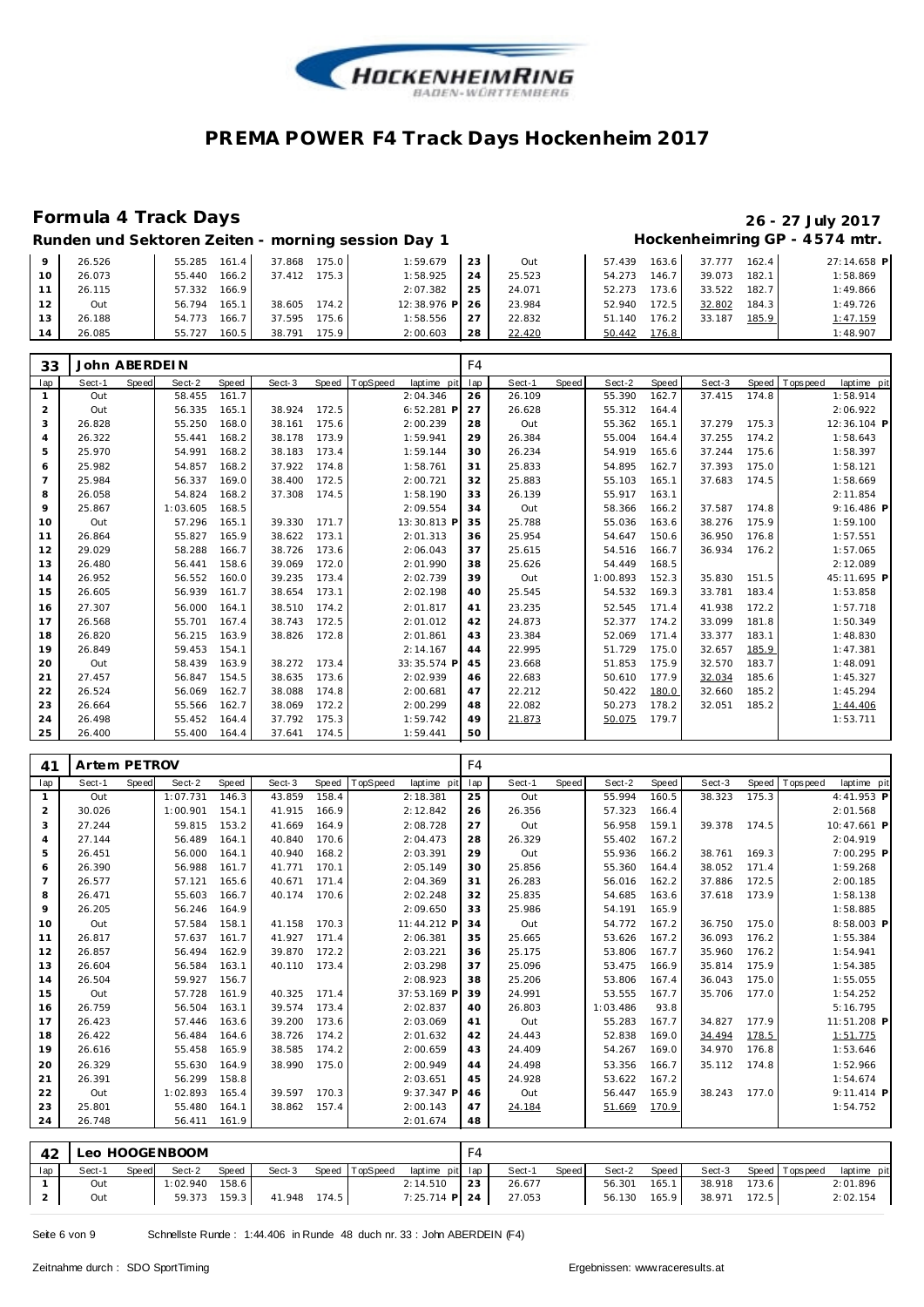

# **Formula 4 Track Days 26 - 27 July 2017**

| Runden und Sektoren Zeiten - morning session Day 1 | Hockenheimring GP - 4574 mtr. |
|----------------------------------------------------|-------------------------------|
|----------------------------------------------------|-------------------------------|

| 3              | 27.395 | 162.4<br>1:01.647 | 40.908<br>174.2 | 2:09.950    | 25 | 26.635 | 55.779 | 165.9 |                 | 2:02.655    |
|----------------|--------|-------------------|-----------------|-------------|----|--------|--------|-------|-----------------|-------------|
| $\overline{4}$ | 27.496 | 56.730<br>162.9   | 173.6<br>40.431 | 2:04.657    | 26 | Out    | 56.517 | 165.9 | 39.482<br>175.3 | 9:12.548 P  |
| 5              | 26.988 | 55.736<br>165.9   | 39.801<br>174.2 | 2:02.525    | 27 | 26.593 | 55.812 | 167.2 |                 | 2:02.848    |
| 6              | 26.770 | 55.336<br>165.4   | 40.052<br>174.2 | 2:02.158    | 28 | Out    | 56.081 | 165.9 | 174.2<br>38.796 | 7:06.842 P  |
| 7              | 27.756 | 55.355<br>165.9   | 40.072<br>173.9 | 2:03.183    | 29 | 26.486 | 55.496 | 168.5 | 174.8<br>38.842 | 2:00.824    |
| 8              | 26.601 | 55.571<br>165.9   | 175.3<br>39.358 | 2:01.530    | 30 | 26.455 | 55.524 | 165.1 | 175.6<br>39.989 | 2:01.968    |
| 9              | 26.669 | 55.364<br>165.1   | 39.780<br>175.3 | 2:01.813    | 31 | 26.458 | 55.218 | 166.4 | 38.516<br>175.6 | 2:00.192    |
| 10             | 26.645 | 55.495<br>166.2   | 175.0<br>39.180 | 2:01.320    | 32 | 26.240 | 55.145 | 167.4 | 38.295<br>174.8 | 1:59.680    |
| 11             | 26.479 | 55.699<br>167.2   | 174.2<br>39.215 | 2:01.393    | 33 | 26.291 | 55.338 | 167.4 | 38.173<br>172.8 | 1:59.802    |
| 12             | 29.138 | 55.972<br>166.4   | 39.633<br>173.4 | 2:04.743    | 34 | 26.187 | 58.163 | 168.0 | 38.206<br>174.5 | 2:02.556    |
| 13             | 27.204 | 56.358<br>164.4   |                 | 2:04.723    | 35 | 26.233 | 58.314 | 167.7 | 38.066<br>176.2 | 2:02.613    |
| 14             | Out    | 58.416<br>160.2   | 172.5<br>40.504 | 7:35.188 P  | 36 | 26.269 | 55.047 | 167.7 |                 | 2:01.557    |
| 15             | 27.295 | 156.5<br>59.866   |                 | 2:10.519    | 37 | Out    | 56.199 | 164.9 | 174.5<br>38.636 | 11:42.765 P |
| 16             | Out    | 158.1<br>1:00.394 | 40.920<br>171.4 | 17:04.671 P | 38 | 26.144 | 54.842 | 168.5 | 171.7<br>37.935 | 1:58.921    |
| 17             | 27.528 | 159.3<br>59.708   | 172.0<br>40.066 | 2:07.302    | 39 | 26.572 | 55.459 | 167.7 | 37.796<br>173.4 | 1:59.827    |
| 18             | 27.587 | 159.1<br>58.302   | 173.4<br>40.015 | 2:05.904    | 40 | 26.830 | 57.077 | 167.4 | 37.692<br>175.0 | 2:01.599    |
| 19             | 27.202 | 154.9<br>57.502   | 40.082<br>172.8 | 2:04.786    | 41 | 26.139 | 55.109 | 168.5 | 37.383<br>170.9 | 1:58.631    |
| 20             | 26.924 | 57.380<br>162.4   | 39.470<br>171.4 | 2:03.774    | 42 | 25.990 | 54.677 | 168.8 | 37.313<br>174.5 | 1:57.980    |
| 21             | 27.328 | 157.9<br>56.791   | 39.632<br>173.1 | 2:03.751    | 43 | 25.915 | 55.049 | 168.2 | 174.5<br>36.913 | 1:57.877    |
| 22             | 26.664 | 159.5<br>56.581   | 172.8<br>39.438 | 2:02.683    | 44 |        |        |       |                 |             |

| 44             | Juri VIPS |       |          |       |        |       |          |             | F4  |        |       |          |       |        |       |                           |  |
|----------------|-----------|-------|----------|-------|--------|-------|----------|-------------|-----|--------|-------|----------|-------|--------|-------|---------------------------|--|
| lap            | Sect-1    | Speed | Sect-2   | Speed | Sect-3 | Speed | TopSpeed | laptime pit | lap | Sect-1 | Speed | Sect-2   | Speed | Sect-3 | Speed | laptime pit<br>T ops peed |  |
| 1              | Out       |       | 58.694   | 165.9 | 40.713 | 174.5 |          | 2:03.890    | 28  | 28.301 |       | 56.764   | 159.5 | 37.819 | 175.9 | 2:02.884                  |  |
| $\overline{2}$ | 26.585    |       | 56.068   | 162.9 | 39.066 | 176.2 |          | 2:01.719    | 29  | 25.610 |       | 54.412   | 164.9 |        |       | 2:03.062                  |  |
| 3              | 25.820    |       | 54.945   | 168.8 | 37.446 | 176.5 |          | 1:58.211    | 30  | Out    |       | 57.638   | 148.8 | 37.743 | 176.8 | 12:34.751 P               |  |
| $\overline{4}$ | 25.955    |       | 1:10.049 | 110.8 | 39.803 | 176.8 |          | 2:15.807    | 31  | 25.598 |       | 57.438   | 159.5 | 36.829 | 177.3 | 1:59.865                  |  |
| 5              | 26.177    |       | 55.432   | 169.0 | 37.469 | 177.0 |          | 1:59.078    | 32  | 25.761 |       | 1:03.527 | 161.9 | 36.641 | 174.8 | 2:05.929                  |  |
| 6              | 25.602    |       | 55.089   | 168.8 | 37.976 | 176.2 |          | 1:58.667    | 33  | 25.400 |       | 55.039   | 169.5 | 36.835 | 177.6 | 1:57.274                  |  |
| $\overline{7}$ | 26.043    |       | 57.167   | 167.2 | 37.158 | 177.0 |          | 2:00.368    | 34  | 25.405 |       | 59.938   | 167.2 | 36.541 | 178.2 | 2:01.884                  |  |
| 8              | 25.699    |       | 54.832   | 164.9 | 38.048 | 175.3 |          | 1:58.579    | 35  | 25.310 |       | 57.625   | 165.1 | 36.276 | 175.9 | 1:59.211                  |  |
| 9              | 26.201    |       | 55.262   | 163.6 | 38.722 | 174.8 |          | 2:00.185    | 36  | 25.424 |       | 54.139   | 168.5 | 36.224 | 174.8 | 1:55.787                  |  |
| 10             | 26.398    |       | 54.952   | 165.6 | 38.734 | 174.5 |          | 2:00.084    | 37  | 25.409 |       | 1:05.913 | 159.3 |        |       | 2:12.205                  |  |
| 11             | 26.101    |       | 55.470   | 167.2 | 38.746 | 173.9 |          | 2:00.317    | 38  | Out    |       | 57.087   | 164.9 | 36.636 | 173.6 | 10:42.683 P               |  |
| 12             | 26.520    |       | 55.053   | 167.2 | 38.285 | 174.8 |          | 1:59.858    | 39  | 25.549 |       | 55.368   | 161.9 | 35.870 | 174.8 | 1:56.787                  |  |
| 13             | 26.093    |       | 55.059   | 167.2 | 38.361 | 170.9 |          | 1:59.513    | 40  | 25.073 |       | 54.183   | 165.4 |        |       | 1:56.931                  |  |
| 14             | 26.567    |       | 56.096   | 162.7 | 38.275 | 173.1 |          | 2:00.938    | 41  | Out    |       | 1:12.653 | 131.7 | 38.617 | 170.3 | 8:10.005 P                |  |
| 15             | 26.638    |       | 55.551   | 161.7 |        |       |          | 2:04.912    | 42  | 25.970 |       | 56.250   | 162.2 | 41.020 | 174.2 | 2:03.240                  |  |
| 16             | Out       |       | 58.004   | 159.1 | In     |       |          | 16:00.638 P | 43  | 25.789 |       | 55.170   | 165.6 | 35.707 | 177.6 | 1:56.666                  |  |
| 17             | Out       |       | 59.222   | 135.8 | 39.225 | 175.3 |          | 33:16.362 P | 44  | 27.071 |       | 1:06.909 | 167.2 | 34.631 | 178.5 | 2:08.611                  |  |
| 18             | 26.452    |       | 56.207   | 162.9 | 48.383 | 175.9 |          | 2:11.042    | 45  | 24.652 |       | 54.323   | 169.8 | 34.342 | 179.4 | 1:53.317                  |  |
| 19             | 26.522    |       | 55.565   | 164.9 | 38.055 | 176.2 |          | 2:00.142    | 46  | 24.835 |       | 53.841   | 170.1 | 33.862 | 179.4 | 1:52.538                  |  |
| 20             | 26.445    |       | 55.380   | 164.9 | 37.706 | 173.6 |          | 1:59.531    | 47  | 23.975 |       | 52.899   | 172.8 | 33.389 | 182.7 | 1:50.263                  |  |
| 21             | 26.161    |       | 55.690   | 160.2 | 37.714 | 174.8 |          | 1:59.565    | 48  | 23.339 |       | 52.252   | 174.2 | 33.238 | 183.7 | 1:48.829                  |  |
| 22             | 26.344    |       | 55.288   | 161.7 | 37.565 | 176.5 |          | 1:59.197    | 49  | 23.830 |       | 56.186   | 173.9 |        |       | 1:56.378                  |  |
| 23             | 28.072    |       | 56.064   | 154.3 |        |       |          | 2:04.942    | 50  | Out    |       | 52.961   | 173.4 | 34.677 | 182.4 | 12:00.607 P               |  |
| 24             | Out       |       | 58.092   | 157.9 | 38.259 | 172.8 |          | 14:45.156 P | 51  | 22.715 |       | 51.411   | 176.2 | 32.500 | 184.0 | 1:46.626                  |  |
| 25             | 26.453    |       | 54.877   | 166.9 | 37.876 | 177.3 |          | 1:59.206    | 52  | 22.384 |       | 50.784   | 177.9 | 32.512 | 183.7 | 1:45.680                  |  |
| 26             | 25.872    |       | 54.619   | 166.4 | 37.402 | 177.0 |          | 1:57.893    | 53  | 22.349 |       | 52.657   | 100.7 |        |       | 2:11.576                  |  |
| 27             | 25.406    |       | 54.476   | 167.7 | 36.972 | 176.2 |          | 1:56.854    | 54  |        |       |          |       |        |       |                           |  |

| 51             | AIdo FESTANTE |       |          |       |        |       |          |             | F4  |        |       |        |       |        |       |          |             |
|----------------|---------------|-------|----------|-------|--------|-------|----------|-------------|-----|--------|-------|--------|-------|--------|-------|----------|-------------|
| lap            | Sect-1        | Speed | Sect-2   | Speed | Sect-3 | Speed | TopSpeed | laptime pit | lap | Sect-1 | Speed | Sect-2 | Speed | Sect-3 | Speed | Topspeed | laptime pit |
|                | Out           |       | 1:04.769 | 159.8 | 43.361 | 171.2 |          | 2:15.903    | 21  | 27.282 |       | 57.754 | 163.6 |        |       |          | 2:08.398    |
| 2              | 29.470        |       | 59.625   | 164.6 | 40.346 | 173.9 |          | 2:09.441    | 22  | Out    |       | 55.837 | 165.9 | 37.192 | 176.8 |          | 18:06.955 P |
| 3              | 27.797        |       | 59.800   | 161.2 | 40.372 | 171.2 |          | 2:07.969    | 23  | 25.976 |       | 55.432 | 169.5 | 36.796 | 176.8 |          | 1:58.204    |
| $\overline{4}$ | 28.336        |       | 58.194   | 164.9 | 41.221 | 175.3 |          | 2:07.751    | 24  | 25.679 |       | 54.798 | 168.8 | 36.150 | 176.5 |          | 1:56.627    |
| 5              | 27.333        |       | 57.795   | 164.6 | 40.203 | 174.5 |          | 2:05.331    | 25  | 25.354 |       | 54.183 | 170.6 | 35.860 | 175.6 |          | 1:55.397    |
| 6              | 27.016        |       | 57.836   | 166.2 | 40.192 | 175.6 |          | 2:05.044    | 26  | 26.180 |       | 54.055 | 170.3 | 35.516 | 173.9 |          | 1:55.751    |
|                | 27.369        |       | 57.495   | 165.4 | 39.785 | 171.4 |          | 2:04.649    | 27  | 25.508 |       | 53.402 | 169.5 | 35.620 | 174.5 |          | 1:54.530    |
| 8              | 26.810        |       | 58.397   | 167.2 | 39.960 | 174.2 |          | 2:05.167    | 28  | 25.405 |       | 53.471 | 169.3 | 35.492 | 178.5 |          | 1:54.368    |
| 9              | 27.123        |       | 57.543   | 162.9 | 40.530 | 174.2 |          | 2:05.196    | 29  | 25.022 |       | 53.391 | 167.7 | 35.167 | 177.0 |          | 1:53.580    |
| 10             | 27.526        |       | 56.678   | 165.1 | 39.858 | 172.8 |          | 2:04.062    | 30  | 25.115 |       | 53.896 | 169.5 | 35.296 | 176.8 |          | 1:54.307    |
| 11             | 28.262        |       | 58.748   | 160.0 |        |       |          | 2:12.002    | 31  | 24.977 |       | 53.681 | 164.1 | 35.230 | 178.5 |          | 1:53.888    |
| 12             | Out           |       | 1:02.447 | 160.2 | 41.711 | 170.6 |          | 45:18.769 P | 32  | 24.579 |       | 53.560 | 166.9 | 34.899 | 177.9 |          | 1:53.038    |
| 13             | 28.605        |       | 59.991   | 163.6 |        |       |          | 2:26.172    | 33  | 24.900 |       | 53.659 | 168.2 |        |       |          | 1:56.961    |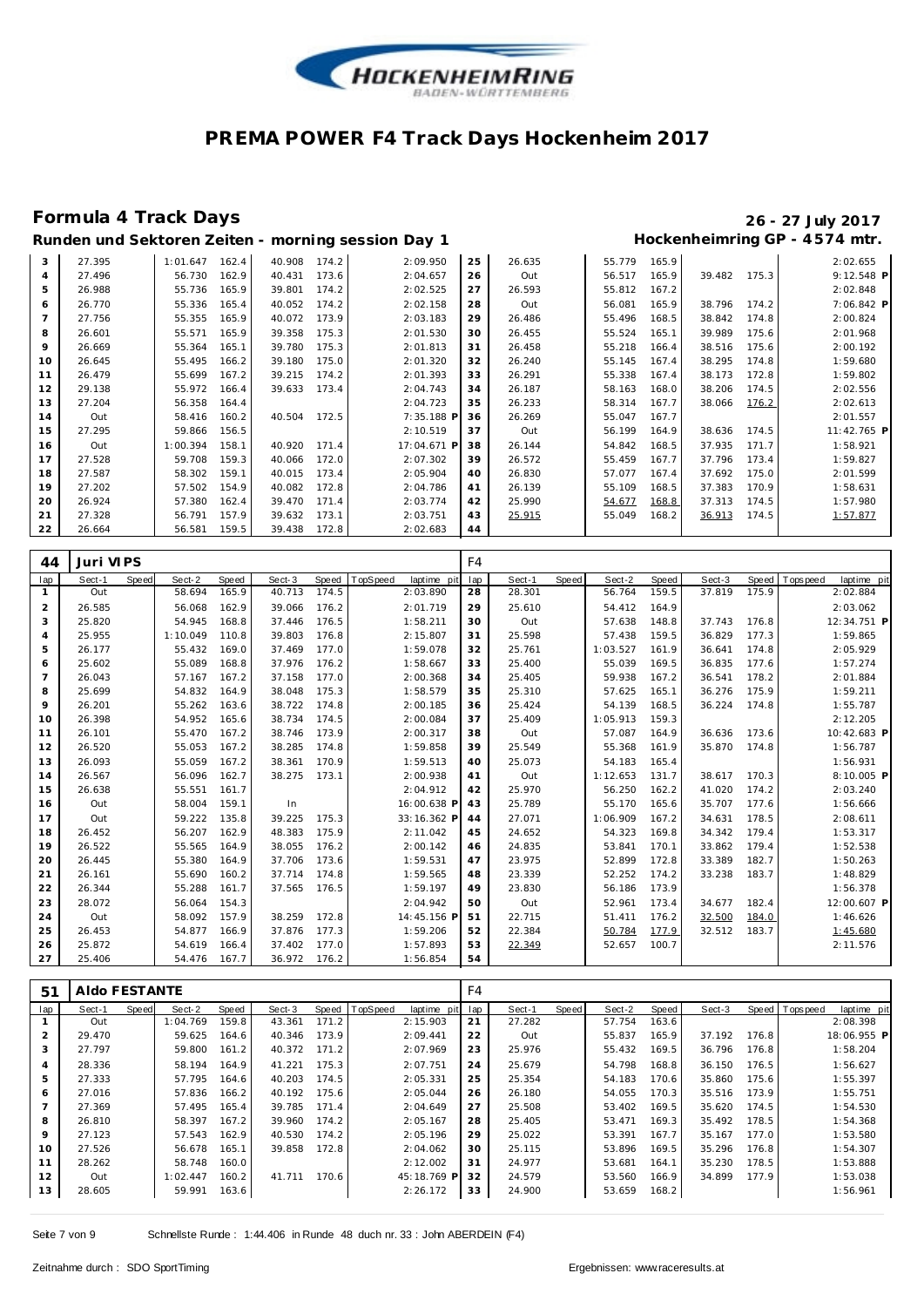

#### **Formula 4 Track Days 26 - 27 July 2017**

**Runden und Sektoren Zeiten - morning session Day 1 Hockenheimring GP - 4 574 mtr.**

|    | Out    | 58.632<br>163.6 | 41.058<br>170.9   | 41:28.316 P  | 34 | Out    | 56.598 | 165.6     | 36.350 | 178.8 | 13:58.888 P |
|----|--------|-----------------|-------------------|--------------|----|--------|--------|-----------|--------|-------|-------------|
| 15 | 27.960 | 162.7<br>59.474 |                   | 2:12.073     | 35 | 24.550 | 55.375 | 171.2     | 34.162 | 183.1 | 1:54.087    |
| 16 | Out    | 153.6<br>58.150 | 173.1<br>40.719   | $6:06.977$ P | 36 | 23.730 | 52.024 | $'75.0$ . | 33.439 | 183.7 | 1:49.193    |
|    | 27.063 | 166.4<br>57.077 | 175.9 I<br>38.806 | 2:02.946     | 37 | 22.845 | 53.546 | 73.6      | 32.943 | 183.7 | 1:49.334    |
| 18 | 26.713 | 164.1<br>57.444 | 172.0<br>38.231   | 2:02.388     | 38 | 22.840 | 51.292 | 175.6     | 32.877 | 184.6 | 1:47.009    |
| 19 | 28.173 | 56.700<br>161   | 39.084<br>171.7   | 2:03.957     | 39 | 22.736 | 50.764 | 75.0      | 32.607 | 183.4 | 1:46.107    |
| 20 | 26.831 | 158.8<br>57.484 | 75.3<br>40.097    | 2:04.412     | 40 | 23.273 | 54.934 | 104.3     |        |       | 2:13.140    |

| 55             |          |       | van GRIGORYEV |       |        |       |          |             | F4  |        |       |          |       |        |       |                 |             |
|----------------|----------|-------|---------------|-------|--------|-------|----------|-------------|-----|--------|-------|----------|-------|--------|-------|-----------------|-------------|
| lap            | Sect-1   | Speed | Sect-2        | Speed | Sect-3 | Speed | TopSpeed | laptime pit | lap | Sect-1 | Speed | Sect-2   | Speed | Sect-3 | Speed | Topspeed        | laptime pit |
|                | Out      |       | 1:06.223      | 156.5 |        |       |          | 2:33.803    | 18  | Out    |       | 1:01.001 | 157.2 | 45.539 | 151.9 | I: 22: 18.934 P |             |
| $\overline{a}$ | Out      |       | 1:02.368      | 155.8 | 45.414 | 145.4 |          | 3:39.584 P  | 19  | 28.424 |       | 1:00.921 | 159.8 | 40.832 | 172.2 | 2:10.177        |             |
| 3              | 29.369   |       | 1:01.215      | 158.1 | 43.986 | 169.5 |          | 2:14.570    | 20  | 27.568 |       | 59.602   | 160.7 | 40.595 | 171.4 | 2:07.765        |             |
| $\overline{4}$ | 28.682   |       | 1:02.029      | 157.9 | 42.350 | 171.7 |          | 2:13.061    | 21  | 27.989 |       | 59.157   | 135.5 | 41.357 | 173.1 | 2:08.503        |             |
| 5              | 28.039   |       | 1:04.559      | 142.7 | 45.658 | 172.8 |          | 2:18.256    | 22  | 27.294 |       | 59.027   | 122.4 | 40.943 | 173.4 | 2:07.264        |             |
| 6              | 28.380   |       | 59.501        | 159.5 | 41.644 | 171.7 |          | 2:09.525    | 23  | 27.564 |       | 1:04.105 | 145.7 |        |       | 2:25.374        |             |
| 7              | 28.964   |       | 58.438        | 163.1 | 42.321 | 170.3 |          | 2:09.723    | 24  | Out    |       | 1:00.438 | 158.6 | 41.292 | 172.0 |                 | 7:41.716 P  |
| 8              | 28.531   |       | 1:00.992      | 157.4 | 44.051 | 170.3 |          | 2:13.574    | 25  | 27.338 |       | 58.206   | 162.2 | 40.407 | 173.1 | 2:05.951        |             |
| 9              | 28.482   |       | 1:00.785      | 156.5 |        |       |          | 2:21.048    | 26  | 26.692 |       | 57.034   | 163.6 | 39.156 | 171.7 | 2:02.882        |             |
| 10             | Out      |       | 1:02.110      | 155.2 | 44.322 | 166.9 |          | 7:18.051 P  | 27  | 27.562 |       | 56.331   | 162.9 | 39.539 | 172.0 | 2:03.432        |             |
| 11             | 30.722   |       | 1:02.692      | 157.7 | 44.357 | 170.3 |          | 2:17.771    | 28  | 26.382 |       | 56.331   | 165.4 | 38.520 | 175.3 | 2:01.233        |             |
| 12             | 29.565   |       | 1:02.265      | 159.8 | 42.182 | 171.2 |          | 2:14.012    | 29  | 25.987 |       | 55.459   | 166.4 | 38.179 | 173.6 | 1:59.625        |             |
| 13             | 27.655   |       | 1:00.527      | 157.7 | 42.647 | 170.1 |          | 2:10.829    | 30  | 25.870 |       | 55.200   | 166.2 | 38.107 | 174.8 | 1:59.177        |             |
| 14             | 27.936   |       | 1:02.329      | 154.9 | 41.786 | 169.8 |          | 2:12.051    | 31  | 25.645 |       | 54.563   | 167.7 | 37.958 | 175.3 | 1:58.166        |             |
| 15             | 28.246   |       | 1:00.724      | 159.5 | 42.259 | 170.3 |          | 2:11.229    | 32  | 25.441 |       | 54.427   | 169.0 | 37.387 | 176.2 | 1:57.255        |             |
| 16             | 1:17.608 |       | 1:09.725      | 155.2 | 42.099 | 170.3 |          | 3:09.432    | 33  | 25.286 |       | 54.575   | 168.0 | 37.117 | 175.9 | 1:56.978        |             |
| 17             | 28.443   |       | 1:00.307      | 158.4 |        |       |          | 9:39.526    | 34  | 25.074 |       | 58.423   | 127.8 |        |       | 2:16.276        |             |

| 68             |        |       | Juan Manuel CORREA |       |        |       |          |             | F4  |        |       |          |       |        |       |                   |              |  |
|----------------|--------|-------|--------------------|-------|--------|-------|----------|-------------|-----|--------|-------|----------|-------|--------|-------|-------------------|--------------|--|
| lap            | Sect-1 | Speed | Sect-2             | Speed | Sect-3 | Speed | TopSpeed | laptime pit | lap | Sect-1 | Speed | Sect-2   | Speed | Sect-3 | Speed | <b>T</b> ops peed | laptime pit  |  |
| 1              | Out    |       | 1:03.557           | 157.7 | 42.530 | 165.6 |          | 2:17.013    | 27  | 25.692 |       | 55.428   | 166.4 | 37.646 | 175.9 |                   | 1:58.766     |  |
| $\overline{2}$ | 28.490 |       | 57.116             | 165.9 | 39.847 | 172.8 |          | 2:05.453    | 28  | 25.933 |       | 54.356   | 164.9 |        |       |                   | 2:02.399     |  |
| 3              | 26.671 |       | 56.683             | 161.7 | 39.505 | 171.4 |          | 2:02.859    | 29  | Out    |       | 1:12.289 | 86.3  | 48.106 | 173.9 |                   | 14:34.040 P  |  |
| $\overline{4}$ | 26.406 |       | 55.702             | 164.9 | 39.438 | 170.9 |          | 2:01.546    | 30  | 25.945 |       | 58.089   | 128.9 | 38.004 | 176.5 |                   | 2:02.038     |  |
| 5              | 26.377 |       | 57.145             | 122.4 | 39.286 | 174.5 |          | 2:02.808    | 31  | 25.643 |       | 56.598   | 168.5 | 37.008 | 177.0 |                   | 1:59.249     |  |
| 6              | 25.782 |       | 54.608             | 168.5 | 38.233 | 173.9 |          | 1:58.623    | 32  | 25.538 |       | 55.011   | 168.0 | 36.950 | 176.5 |                   | 1:57.499     |  |
| $\overline{7}$ | 25.826 |       | 54.606             | 167.7 | 38.383 | 174.8 |          | 1:58.815    | 33  | 25.996 |       | 56.321   | 167.2 | 36.876 | 177.6 |                   | 1:59.193     |  |
| 8              | 26.612 |       | 54.951             | 163.4 | 39.546 | 173.4 |          | 2:01.109    | 34  | 25.947 |       | 54.537   | 168.0 |        |       |                   | 1:58.619     |  |
| 9              | 26.790 |       | 55.965             | 165.1 | 38.886 | 173.9 |          | 2:01.641    | 35  | Out    |       | 55.269   | 125.7 | In.    |       |                   | $3:22.541$ P |  |
| 10             | 26.505 |       | 55.585             | 158.6 | 38.948 | 173.9 |          | 2:01.038    | 36  | Out    |       | 54.380   | 165.9 | 36.063 | 176.2 |                   | 12:26.382 P  |  |
| 11             | 26.096 |       | 56.177             | 165.4 | 38.585 | 173.6 |          | 2:00.858    | 37  | 25.206 |       | 53.810   | 169.8 | 36.175 | 171.7 |                   | 1:55.191     |  |
| 12             | 26.266 |       | 55.431             | 165.6 | 38.534 | 173.9 |          | 2:00.231    | 38  | 25.004 |       | 54.038   | 146.3 | 36.038 | 175.6 |                   | 1:55.080     |  |
| 13             | 27.116 |       | 55.957             | 159.8 |        |       |          | 2:07.109    | 39  | 24.985 |       | 53.535   | 169.3 | 35.496 | 175.6 |                   | 1:54.016     |  |
| 14             | Out    |       | 1:01.822           | 137.4 | In     |       |          | 18:07.837 P | 40  | 24.913 |       | 53.416   | 167.2 | 35.622 | 175.6 |                   | 1:53.951     |  |
| 15             | Out    |       | 59.761             | 159.5 | 38.950 | 172.0 |          | 34:48.605 P | 41  | 24.875 |       | 53.914   | 164.6 |        |       |                   | 1:58.643     |  |
| 16             | 26.713 |       | 56.642             | 163.1 | 38.523 | 173.6 |          | 2:01.878    | 42  | Out    |       | 53.230   | 167.7 | 34.817 | 175.3 |                   | 3:20.522 P   |  |
| 17             | 26.386 |       | 55.833             | 163.1 | 38.173 | 173.4 |          | 2:00.392    | 43  | 24.391 |       | 53.536   | 167.2 | 34.496 | 177.3 |                   | 1:52.423     |  |
| 18             | 26.614 |       | 56.982             | 164.4 | 38.110 | 175.0 |          | 2:01.706    | 44  | 24.632 |       | 53.015   | 169.0 | 34.731 | 176.5 |                   | 1:52.378     |  |
| 19             | 26.469 |       | 55.585             | 163.9 | 38.115 | 175.6 |          | 2:00.169    | 45  | 24.485 |       | 53.187   | 170.3 | 34.480 | 177.6 |                   | 1:52.152     |  |
| 20             | 26.317 |       | 55.151             | 165.6 | 37.759 | 176.5 |          | 1:59.227    | 46  | 24.746 |       | 57.137   | 164.1 |        |       |                   | 1:58.308     |  |
| 21             | 26.260 |       | 55.172             | 165.4 | 50.286 | 168.0 |          | 2:11.718    | 47  | Out    |       | 55.826   | 160.0 | 36.426 | 174.2 |                   | 8:49.857 P   |  |
| 22             | 27.470 |       | 56.327             | 161.7 |        |       |          | 2:06.266    | 48  | 24.522 |       | 53.092   | 169.8 | 34.120 | 180.3 |                   | 1:51.734     |  |
| 23             | Out    |       | 57.844             | 159.5 | 40.152 | 172.8 |          | 10:35.249 P | 49  | 23.970 |       | 52.572   | 173.4 | 33.070 | 182.4 |                   | 1:49.612     |  |
| 24             | 26.480 |       | 55.042             | 165.6 | 37.722 | 175.0 |          | 1:59.244    | 50  | 22.997 |       | 51.159   | 172.8 | 32.775 | 183.7 |                   | 1:46.931     |  |
| 25             | 25.781 |       | 54.616             | 166.2 | 37.704 | 174.8 |          | 1:58.101    | 51  | 22.602 |       | 50.781   | 175.9 | 32.253 | 183.7 |                   | 1:45.636     |  |
| 26             | 25.672 |       | 54.535             | 166.2 | 37.259 | 176.5 |          | 1:57.466    | 52  | 22.445 |       | 50.596   | 175.9 | 32.271 | 184.9 |                   | 1:45.312     |  |

| 74           | Enzo FITTI PALDI |       |          |       |        |       |                |             | F4  |        |       |        |       |        |       |                 |             |
|--------------|------------------|-------|----------|-------|--------|-------|----------------|-------------|-----|--------|-------|--------|-------|--------|-------|-----------------|-------------|
| lap          | Sect-1           | Speed | Sect-2   | Speed | Sect-3 |       | Speed TopSpeed | laptime pit | lap | Sect-1 | Speed | Sect-2 | Speed | Sect-3 |       | Speed Tops peed | laptime pit |
|              | Out              |       | 1:01.112 | 161.0 | 41.293 | 169.3 |                | 2:07.726    | 26  | 25.857 |       | 54.448 | 164.9 | 37.265 | 177.0 |                 | 1:57.570    |
|              | 27.608           |       | 57.195   | 164.4 | 39.597 | 173.9 |                | 2:04.400    | 27  | 25.937 |       | 54.175 | 166.4 | 38.900 | 175.3 |                 | 1:59.012    |
|              | 30.837           |       | 55.332   | 165.1 | 38.729 | 172.8 |                | 2:04.898    | 28  | 25.947 |       | 54.555 | 164.1 | 37.054 | 176.2 |                 | 1:57.556    |
|              | 26.632           |       | 55.285   | 166.9 | 37.819 | 174.8 |                | 1:59.736    | 29  | 25.692 |       | 54.647 | 165.6 | 36.910 | 175.0 |                 | 1:57.249    |
| 5            | 26.008           |       | 54.916   | 166.4 | 37.933 | 174.5 |                | 1:58.857    | 30  | 25.698 |       | 55.390 | 167.7 | 37.063 | 173.9 |                 | 1:58.151    |
| <sup>6</sup> | 25.807           |       | 56.499   | 167.7 | 38.172 | 173.9 |                | 2:00.478    | 31  | 25.548 |       | 54.031 | 167.7 | 36.653 | 175.3 |                 | 1:56.232    |
|              | 26.097           |       | 55.094   | 165.6 | 39.193 | 172.0 |                | 2:00.384    | 32  | 25.537 |       | 53.946 | 167.4 |        |       |                 | 1:57.845    |